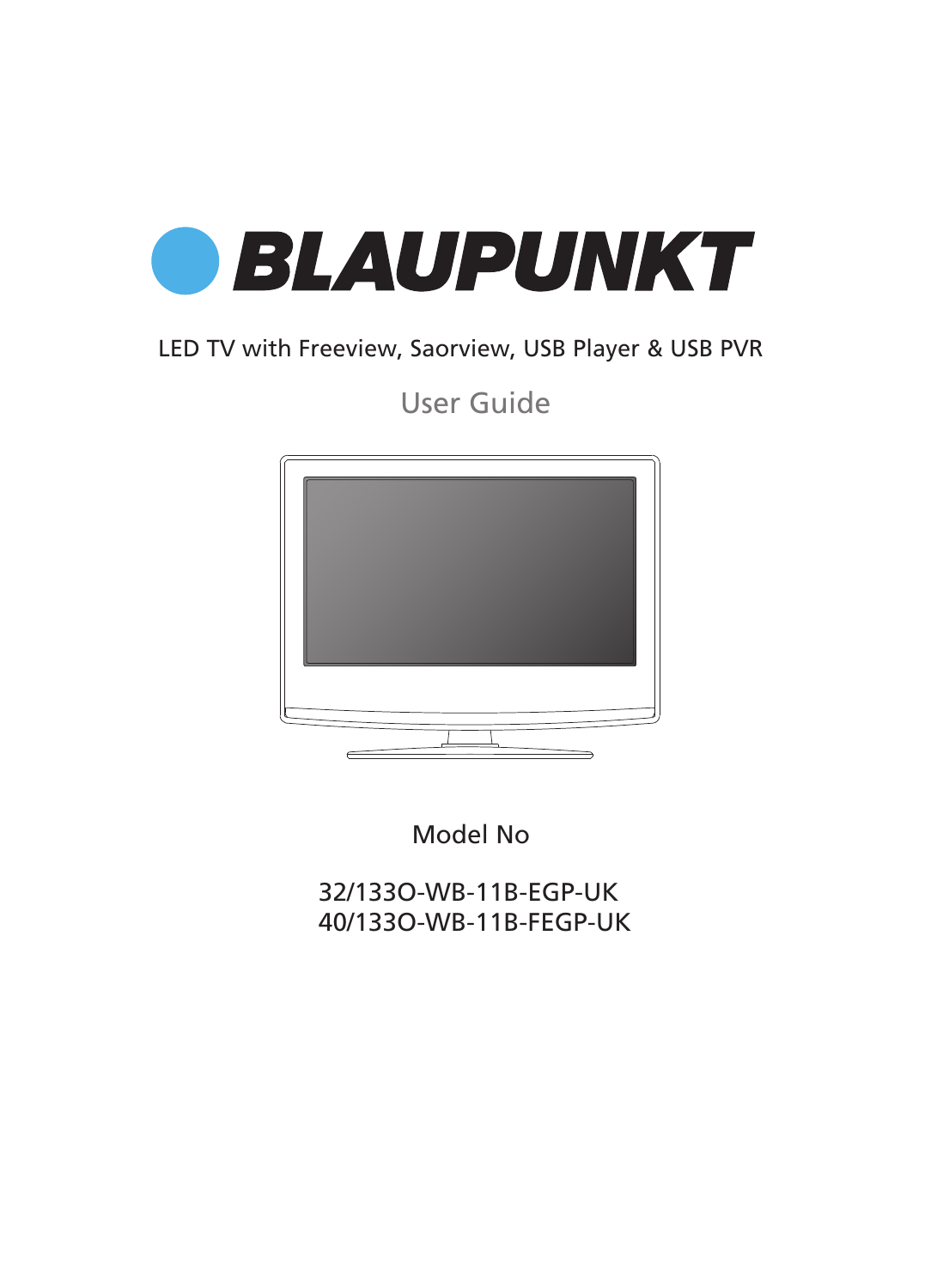## **Important safety instruction**



### **Please read these instructions. All the safety and operating instructions should be read before the appliance is operated.**

### **Warnings**

• Television sets with 40" screens or more must be lifted and carried by at least 2 people.

• This television does not contain any parts that are serviceable by the user. In case of a fault, contact the manufacturer or authorised service department. Exposing the internal parts inside the TV may endanger your life. The manufacturers guarantee does not extend to faults caused by repairs carried out by unauthorised third parties.



To prevent spread of fire. keep candles or other open flames away from this product at all times

• Do not use the TV set immediately after unpacking. Wait until the TV warms up to room temperature before using it.

To reduce the risk of fire, electric shock or damage to the TV, do not expose it to dust, rain or moisture. Never expose the TV to dripping or splashing and do not place objects filled with liquids on or near the TV.

• Do not connect any external devices (DVD player, games console etc) when the TV is switched on. Disconnect both the TV and device from the mains before connecting. Only switch appliances on when the connection process is complete.

• Do not place the television in a confined space and do not obstruct the ventilation openings at the rear of the television.

• When installing on a wall, ensure the TV is at least 5cm from the wall for ventilation.

• Always ensure that the TV's ventilation openings are not covered with items such as newspapers, tablecloths, curtains, etc.

Dispose of this television and any components including batteries in an environmentally friendly manner. If in doubt, please contact your local authority for details of recycling.

• Ensure this TV is used in moderate climates only.

• In case of electrostatic discharge (ESD) the TV may display incorrect functions. In such case, switch the TV off and switch the TV back on. The TV will work normally.

**WARNING: Never place a television set on an unstable location. A television set may fall, causing serious personal injury or death. Many injuries, particularly to children, can be avoided by taking simple precautions such as:**

• Use cabinets or stands recommended by the manufacturer of the television set.

• Only use furniture that can safely support the television set.

• Ensure the television set is not overhanging the edge of the supporting furniture.

Do not place the television set on tall furniture (for example, cupboards or bookcases) without anchoring both the furniture and the television set to a suitable support.

Do not place the television set on cloth or other materials that may be located between the television set and supporting furniture.

• Please educate children about the dangers of climbing on furniture to reach the television set or its controls.

• If your existing television set is being retained and relocated, the same considerations as above should be applied.

### **Safety**

For your safety, this appliance is fitted with a fused 3 pin mains plug. Should the fuse need to be replaced, ensure that any replacement is of the same amperage and approved with the BSI mark.

• Never try and replace the mains plug unless you have adequate qualifications and are legally authorised to do so. In the event that a replacement mains cable is required, contact the manufacturer for a suitable replacement.

Never use the television if it is damaged in any way.

Always place the television on a flat level surface avoiding anywhere which may be subject to strong vibration.

• The ideal distance to watch the television is approximately five times the length of the diagonal measurements of the TV screen.

• Ensure the television is not placed on top of the power cable as the weight of the television may damage the cable and cause a safety hazard.

• Never place mobile phones, speakers or any other device which may cause magnetic or radio interference, near the television. If interference is apparent, move the device causing the interference away from the television.

• To disconnect the set from the mains, remove the mains plug from the socket.

• Ensure that the mains plug is always easily accessible.

### **WARNING: Excessive volume when using earphones and headphones can cause loss of hearing.**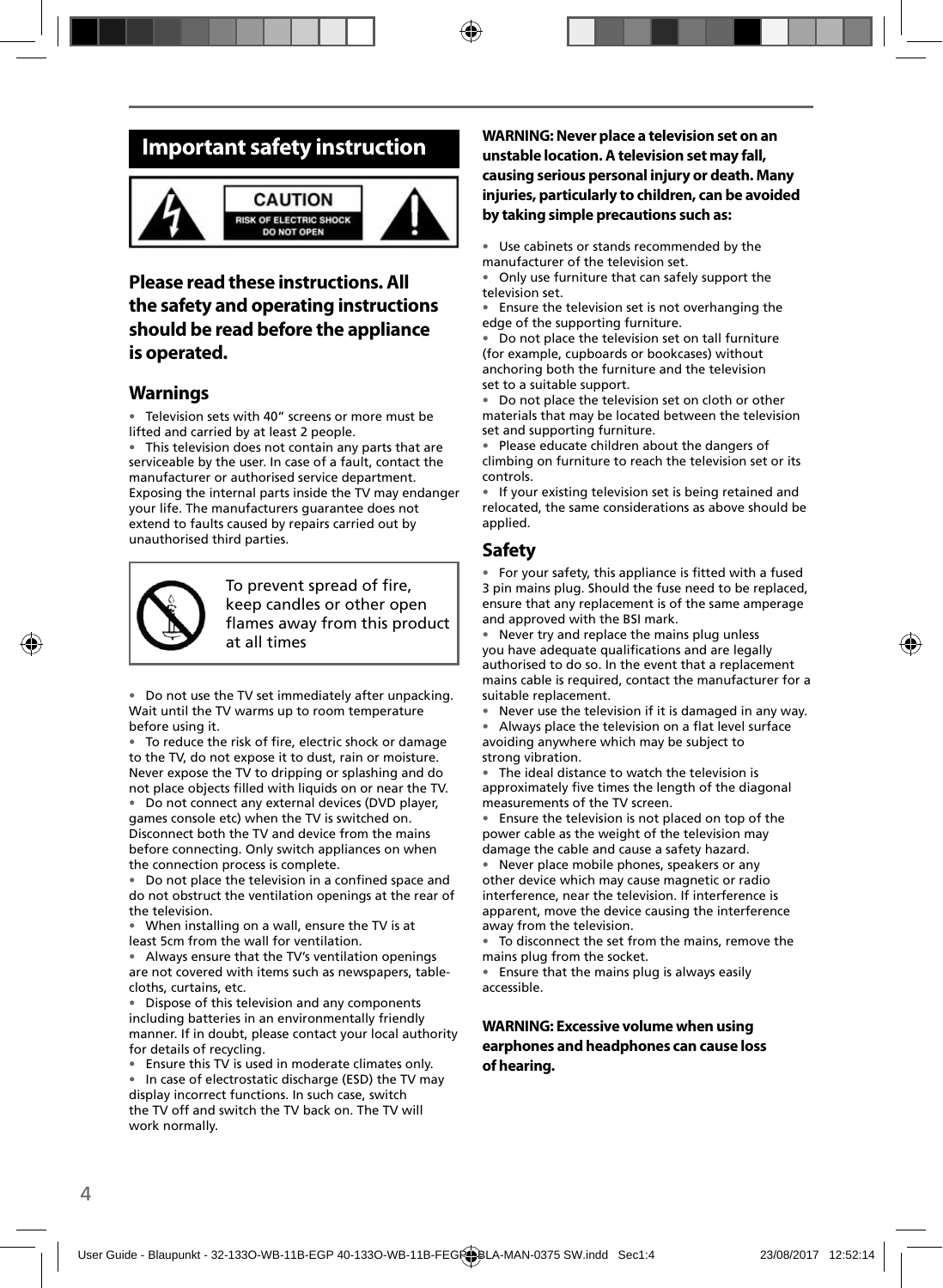## **Important safety instruction**



### **Maintenance**

• To clean your TV, wipe with a soft, dry cloth. If the surfaces are extremely dirty, use a soft cloth dipped in a soap and water solution or a weak detergent solution.

• Never use alcohol, paint thinner or benzene to clean this unit.

• Before using a chemically treated cloth, read the instructions that came with the cloth carefully.

### **CAUTION: If water or other liquid enters the television through the display panel surface, a malfunction may occur.**



### **Packaging**

The safest way to transport your item is in the original box/packaging - please save your packaging for this.

• You will need the original box/packaging in the event of warranty/service repair or support. We are unable to carry out warranty/service if you are unable to package the item correctly.

### **Important information regarding use of video**  games, computers, captions or other fixed image **displays**

The extended use of fixed image program material can cause a permanent "shadow image" on the LCD/LED panel, also known as "screen burn".

This "shadow image" can appear in the background during normal viewing. This type of irreversible LCD/LED panel deterioration can be limited by observing the following steps:

1. Reduce the brightness/contrast setting to a minimum suitable viewing level.

2. Do not display the fixed image for extended periods of time.

3. Turn the power off when not in use.

Examples of images that are more likely to cause "screen burn" are as follows (this is not an exhaustive list):

• TV channel logos: e.g. shopping channel logos and pricing displays - especially if they are bright and stationary. Moving or low-contrast graphics are less likely to cause ageing of the screen.

- Time displays.
- Teletext: Do not view a stationary page for a long period of time
- TV/DVD menus: e.g. listings of DVD disc content.

Pause mode: Do not leave the TV in pause mode for long periods of time, e.g. when watching DVDs or videos.

**Important: Once 'shadow image/screen burn' occurs, it will never disappear and is not repairable under warranty.**

### **How do I dispose of this product?**

**UK:** Waste electrical products should not be disposed of with household waste. Please dispose of the product at a designated collection point for recycling of WEEE. For your nearest facilities, please see www.recycle-more.co.uk or in store for details.



**ROI:** Waste electrical products should not be disposed of with household waste. Separate disposal facilities exist. Check with your local authority or retailer for recycling advice.



### **Batteries**

• Do not expose batteries to high temperatures, excessive heat, prolonged sunshine or fire as this may

cause leakage, explosion or ignition. Observe the correct polarity when inserting batteries.

• Do not use different types of batteries together or mix old and new batteries.

• Dispose of batteries in an environmentally friendly way.

• Certain regions may regulate the disposal of batteries. Please consult your local authority.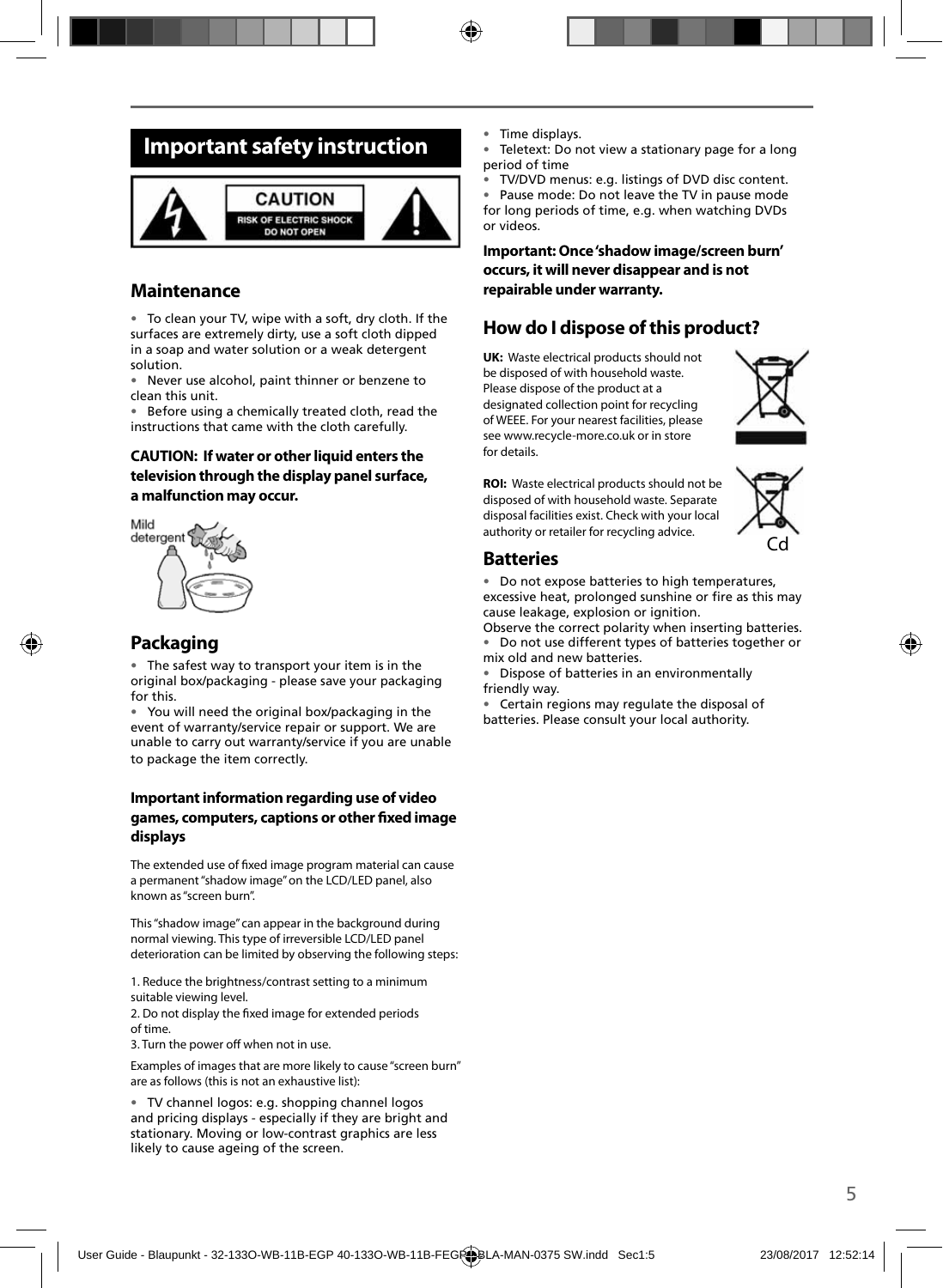### **Trademarks**

### Homr

The terms HDMI and HDMI High-Definition Multimedia Interface, and the HDMI Logo are trademarks or registered trademarks of HDMI Licensing, LLC in the United States and other countries.

### **HDTV**

The "HD TV" Logo is a trademark of DIGITALEUROPE.

#### **HDTV 1080p**

The "HD TV 1080p" Logo is a trademark of DIGITALEUROPE.

### **DVB**

The DVB logo is the registered trademark of the Digital Video Broadcasting (DVB) project.



Manufactured under license from Dolby Laboratories. Dolby, Dolby Audio and the double-D symbol are trademarks of Dolby Laboratories.

#### **FREEVIEW HD**

The FREEVIEW HD words and logos are trade marks of DTV Services LTD. © DTV Services Ltd.

#### **SAORVIEW**

SAORVIEW is a registered trademark owned by RTÉ.



For DTS patents, see http://patents.dts.com. Manufactured under license from DTS Licensing Limited. DTS, the Symbol, & DTS and the Symbol together are registered trademarks. DTS TruSurround is a trademark of DTS, Inc. © DTS, Inc. All Rights Reserved.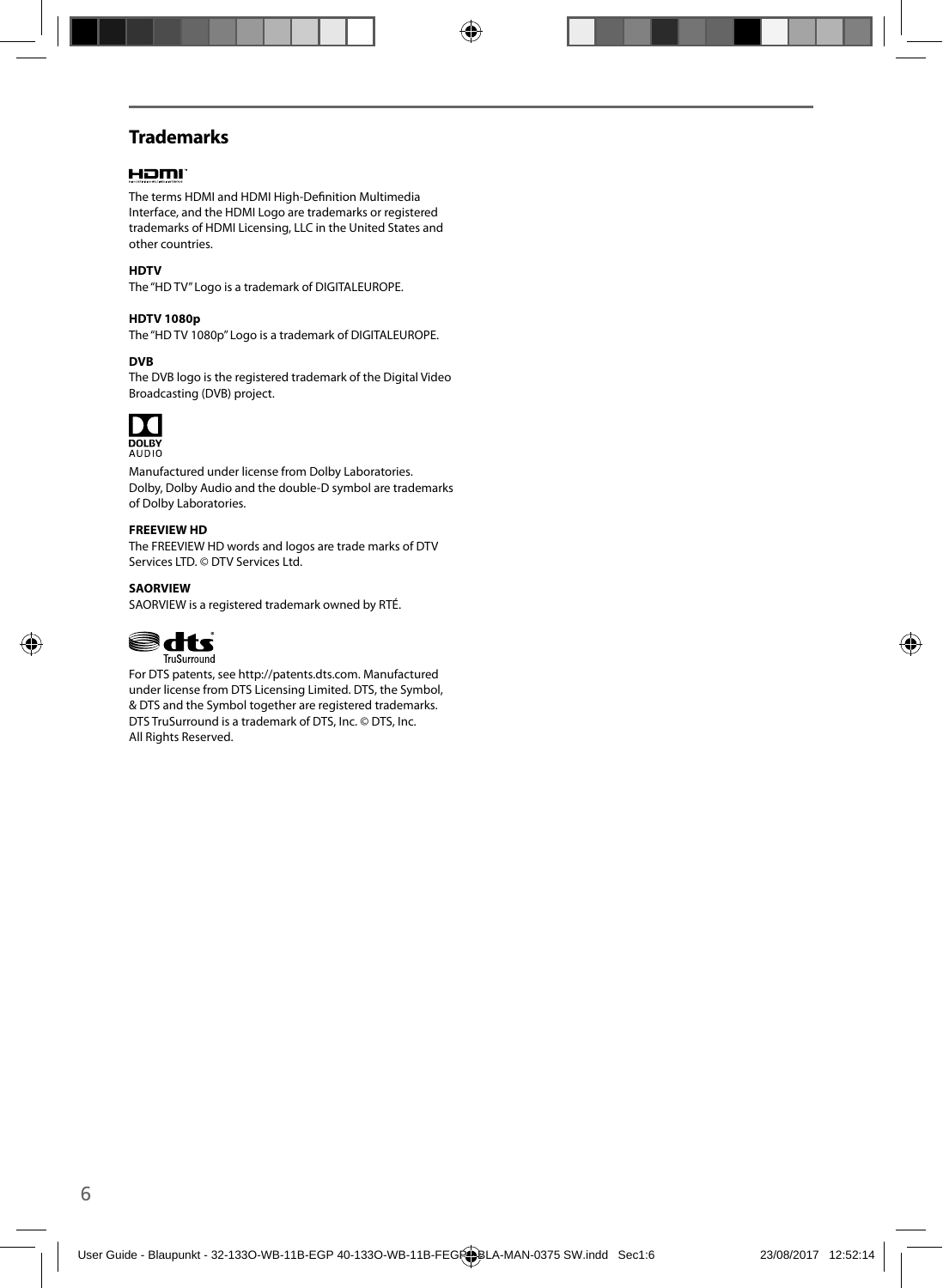# **CONTENTS**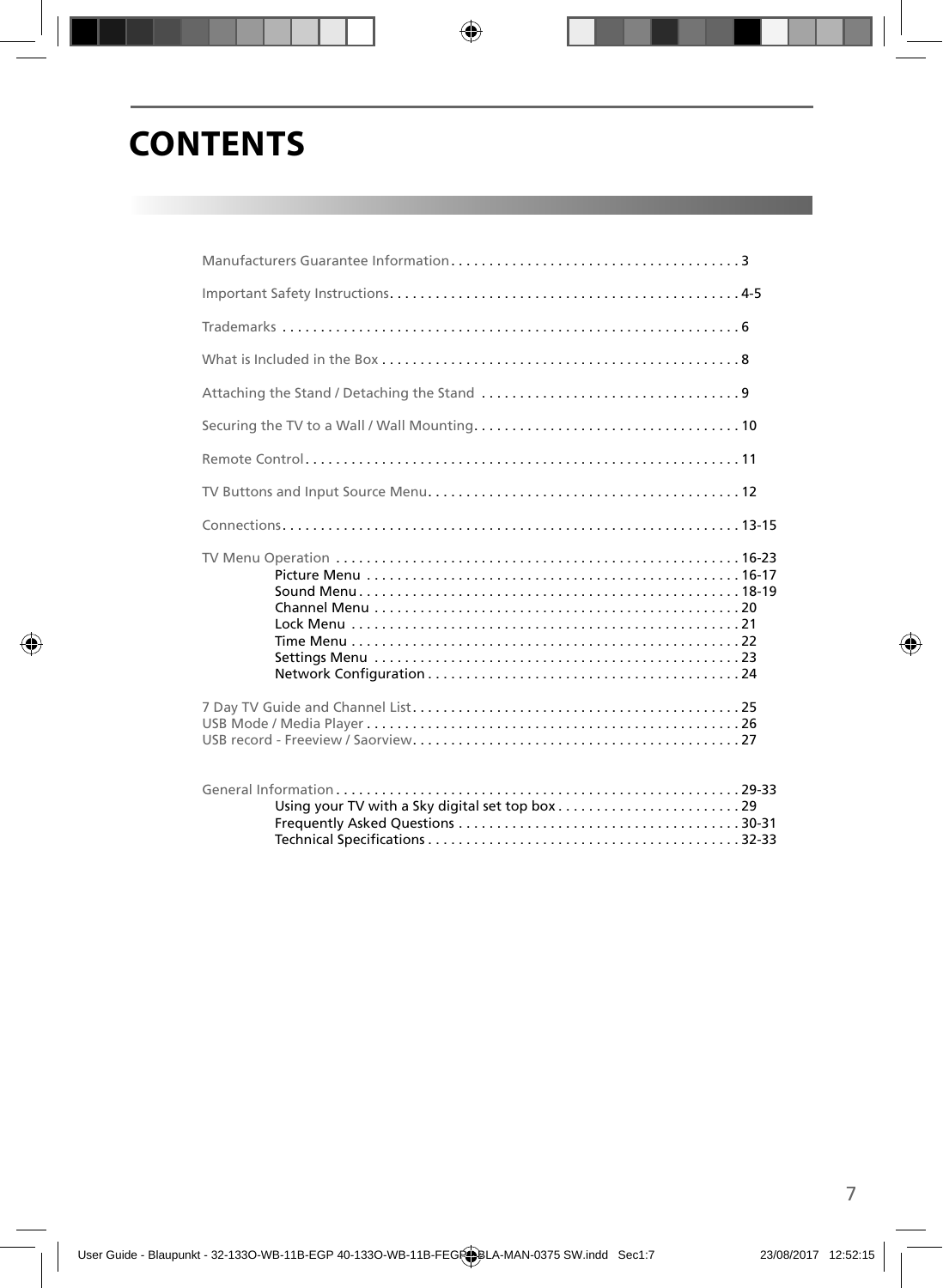# **WHAT IS INCLUDED IN THE BOX**

Accessories

Included with this TV are the following accessories

1 x User Guide



1 x Quick Start Guide 2 x AAA Batteries

Quick Start Guide

1 x TV



1 x Remote Control







1 x Stand installation pack



Please save your box/packaging as you will need this in the event of warranty/service repair or support. We are unable to carry out warranty/service if you are unable to package it correctly. The safest way to package your item in the event of warranty/service repair is in it's original box/packaging.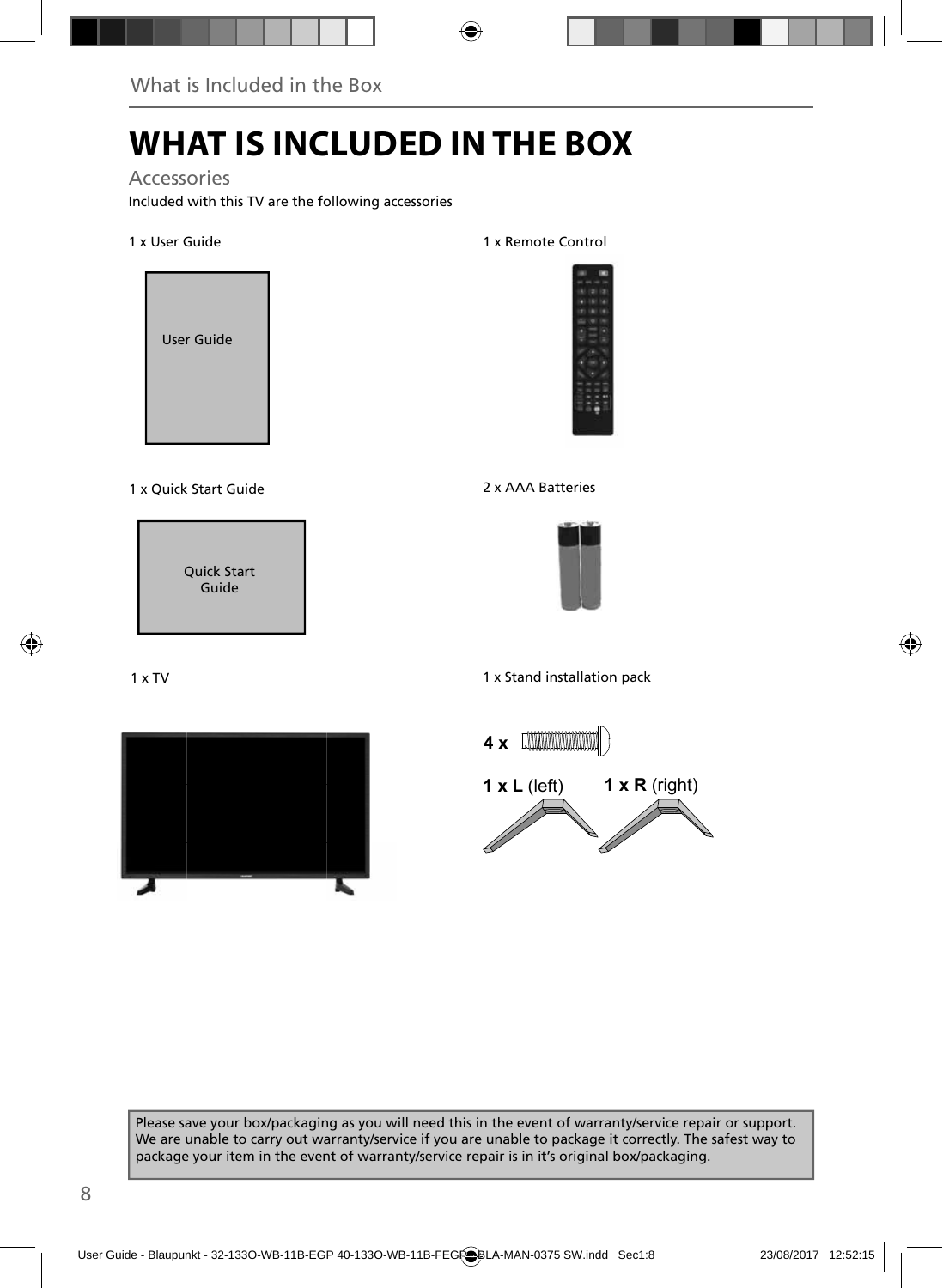# **ATTACHING THE STAND**

Attaching the stand feet

Screws that are included. To complete the stand feet installation you will require a cross head screw driver.

## **4 x** [*MMMMMMM*]



(fig.1) Place the TV set on a flat and clean surface with the panel facing downwards to avoid damage, then fix the stand feet shown.

**(fig.2)** When the stand feet are installed correctly the stand feet will be longest at the front of the TV and shortest at the back with the feet pointing away from each other.

(fig.3) When the stand feet are in the correct position, secure the stand feet to the underside of the TV set using the 4 screws provided.

## Detaching the stand

Remove the screws highlighted then remove the stand feet from the underside of the TV set.

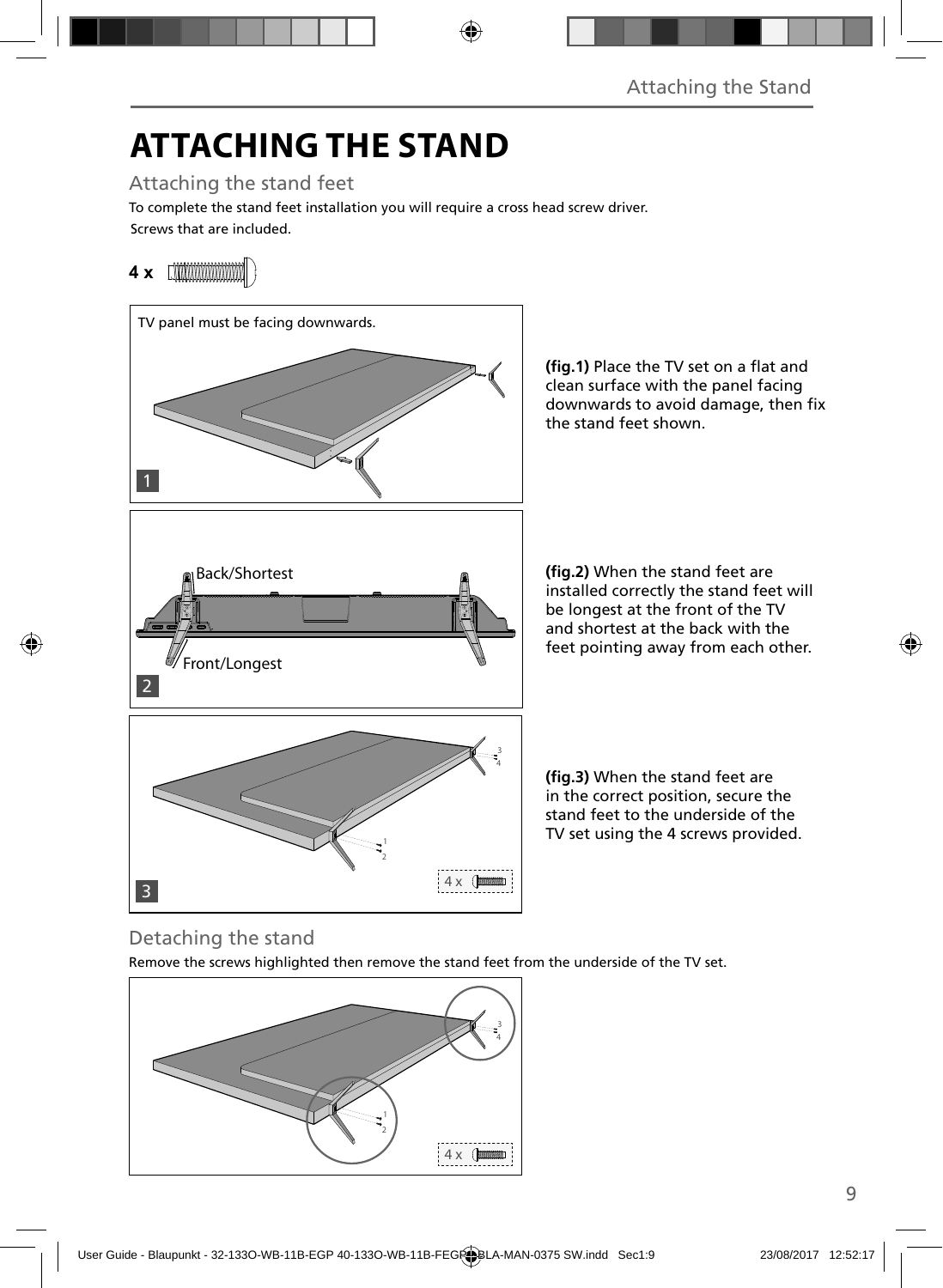# **SECURING THE TV TO A WALL**

### Securing the TV to a wall with anti-tip straps

For maximum security in the home when using a TV with its stand anti-tip straps should be fitted. These are available from supermarket websites and other websites and are an easy, inexpensive and effective way of ensuring your TV stays safely upright. Straps are designed to be attached to the rear of the TV and then tethered to the wall or the furniture the TV is stood on.

### Note - Please ensure that children do not climb on the TV set.

**A)** Using one or both of the top wall-mounting holes and screws (the screws are already supplied in the wall mounting holes) fasten one end of the fastening cord/s to the TV.



**B)** Secure the other end of the fastening cord/s to your wall. (you will need screws/fixings suitable for your wall type - available separately from most DIY stores).



The Royal Society for the Prevention of Accidents is urging people to take care with flat-screen televisions. RoSPA stated in 2010 that "Toddlers are particularly at risk of pulling flat-screen televisions on to themselves. They are unsteady on their feet and are attracted by colourful television images." The risk is increased as televisions become lighter.

### Wall Mounting

IMPORTANT - Before drilling any holes in the wall ensure you are not drilling where there could be any electrical wires, water or gas pipes.



1) Remove the four screws highlighted that are supplied in the wall mounting holes.

2) The wall mount can now be easily attached to the mounting holes on the rear of the TV.

For VESA wall mounting information please refer to the Technical Specification page.

For optimum viewing, if wall mounting the TV higher than eye level, the TV should be tilted downwards so that the TV's screen is 'face on'. See fig 1 and 2.



Important – If wall mounting this TV, only use the screws already provided in the wall mounting holes. Using other screws which are longer could cause irreparable damage to internal parts.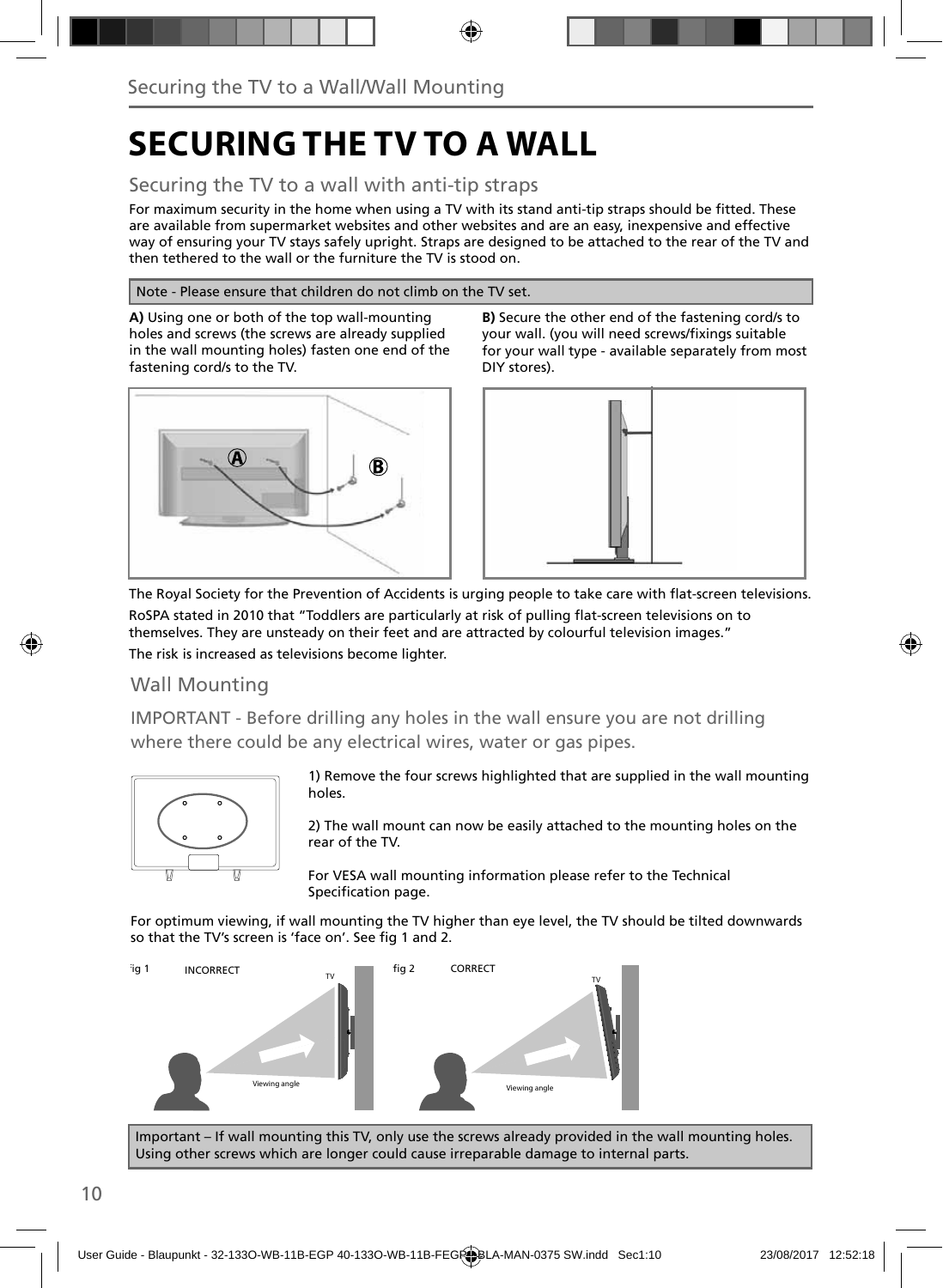## **REMOTE CONTROL**

|     | STANDBY - Switch on TV when in standby or vice versa<br>MUTE - Mute the sound or vice versa<br>DTV - Switch to Freeview source<br>RADIO - Switch to radio whilst in Freeview source<br><b>b</b> USB - Switch to USB source<br>$\overline{\odot}$ DVD - Switch to DVD source                                          |
|-----|----------------------------------------------------------------------------------------------------------------------------------------------------------------------------------------------------------------------------------------------------------------------------------------------------------------------|
|     | NUMBER BUTTONS - 0 - 9 to select a TV channel directly.<br>TV GUIDE - Opens the 7 Day TV Guide (Freeview mode)<br>$\mathbb{C}$ - To return to the previous channel viewed                                                                                                                                            |
|     | VOL $(+/-)$ - To increase / decrease the sound level<br>P.MODE - Scrolls through picture mode options<br>S.MODE - Scrolls through sound mode options<br>FAV - To display favourites menu<br>$CH (+/-)$ - To increase or decrease the channel being watched<br>MENU - To display OSD menu<br>EXIT - To exit all menus |
|     | (A/V/4/M/OK) - Allows you to navigate the on-screen menus<br>and adjust the system settings to your preference<br>SOURCE - To display the input/source menu<br>INFO - Press once for now/next channel information<br>Press twice for programme information about current<br>programme                                |
|     | ASPECT - To switch the screen between the different picture<br>formats<br>SLEEP - Press repeatedly to cycle through the sleep options<br>AUDIO - To change the audio language (if available)<br>SUBTITLE - To switch the dialogue at the bottom of the screen<br>(on/off)                                            |
|     | TEXT - To enter/exit Text<br>TEXT HOLD - Teletext mode - Hold current page which is<br>displayed (Analogue TV)<br>DISPLAY - To switch off the screen when listening to radio<br>TEXT/DVD ZOOM - Zoom function for Teletext and DVD<br>DVD MENU/RECORD - Access the DVD root menu and USB<br>record function          |
| ▭⊙⋫ | To restart the current chapter<br>- To advance forward to the next chapter<br>$\odot$ - To stop the playback/Eject Disc<br>(To EJECT the disc press/hold the ■▲ button for 4 seconds)<br>(a) - To play in fast rewind mode<br>- To play in fast forward mode                                                         |
|     | - To play/pause<br>DVD SETUP/REC LIST - Opens up DVD Menu or Opens the list<br>of what has been previously recorded<br>□ ⊙ GOTO - To go to a specific chapter<br>A-B - Press once to set point, press a second time to return<br>to point<br>ANGLE - Select different angle of DVD                                   |
|     | □ ⊙ > REPEAT - To repeat playback                                                                                                                                                                                                                                                                                    |
|     |                                                                                                                                                                                                                                                                                                                      |
| ♂   | For Models with Integrated DVD players                                                                                                                                                                                                                                                                               |
|     | For Models with PVR Function                                                                                                                                                                                                                                                                                         |

 $V$  For Models with USB Playback

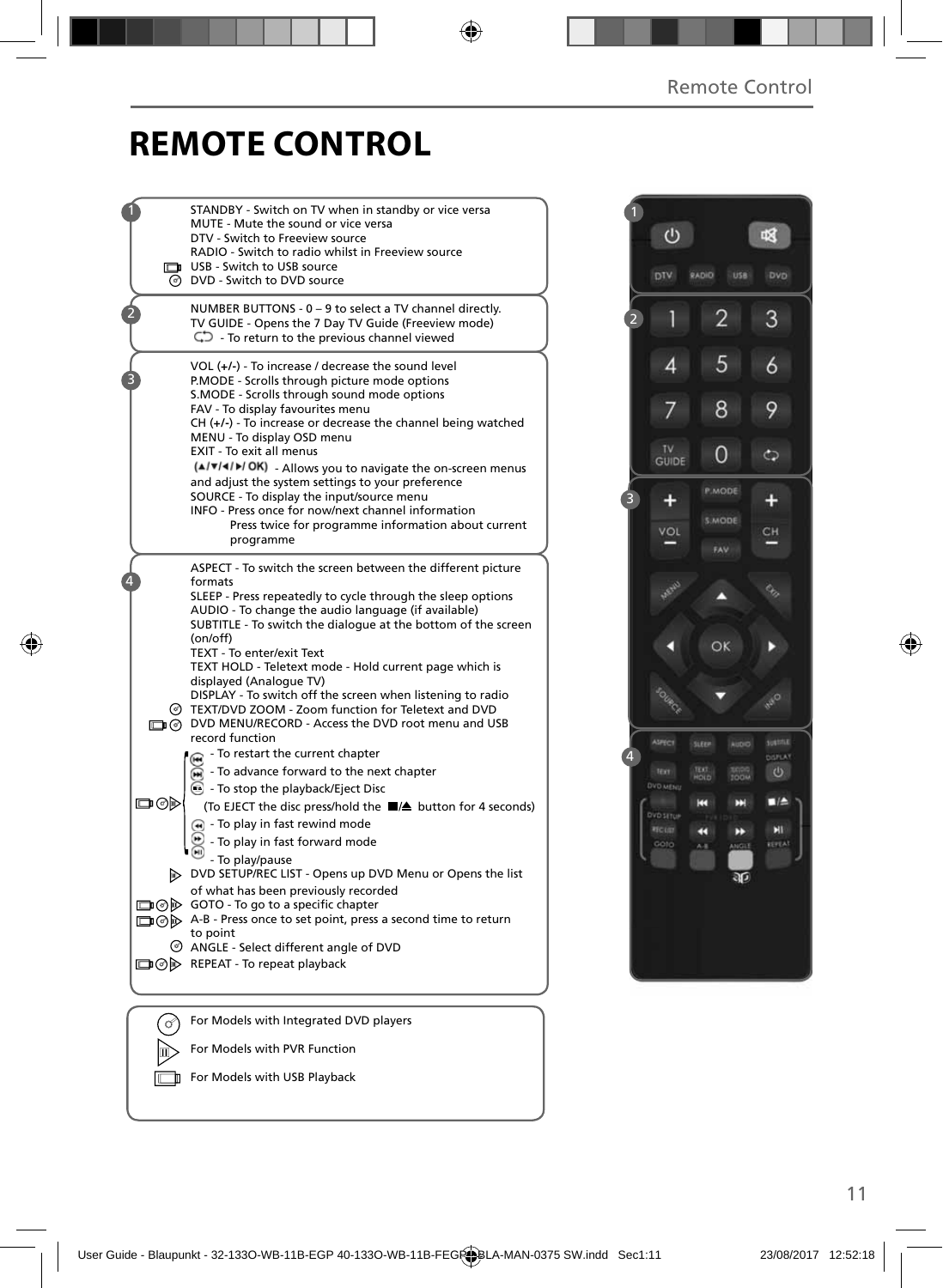# **TV BUTTONS AND INPUT SOURCE MENU**



- 1 Standby Power On/Off
- 2 Displays the input source menu
- Displays Menu/OSD 3
- Programme/Channel down and menu down 4
- 5) Programme/Channel up and menu up
- Volume down and menu left 6
- Volume up and menu right 7

### Choosing Mode Input/Source

#### To switch between the different input/ connections.

For further information on input/connections please view 'Connections' pages.

A) Using the buttons on the remote control:

1) Press [SOURCE] - The source menu will appear. 2) Press  $[V]$  or  $[\Lambda]$  to select the input you require. 3) Press [OK].

B) Using the buttons on the Television:

### 1) Press [SOURCE].

2) Scroll up / down using CH+/ CH- buttons to the input/source you require. 3) Press Vol+ to change input/source to the one selected.



Example of Source menu depending on the TV model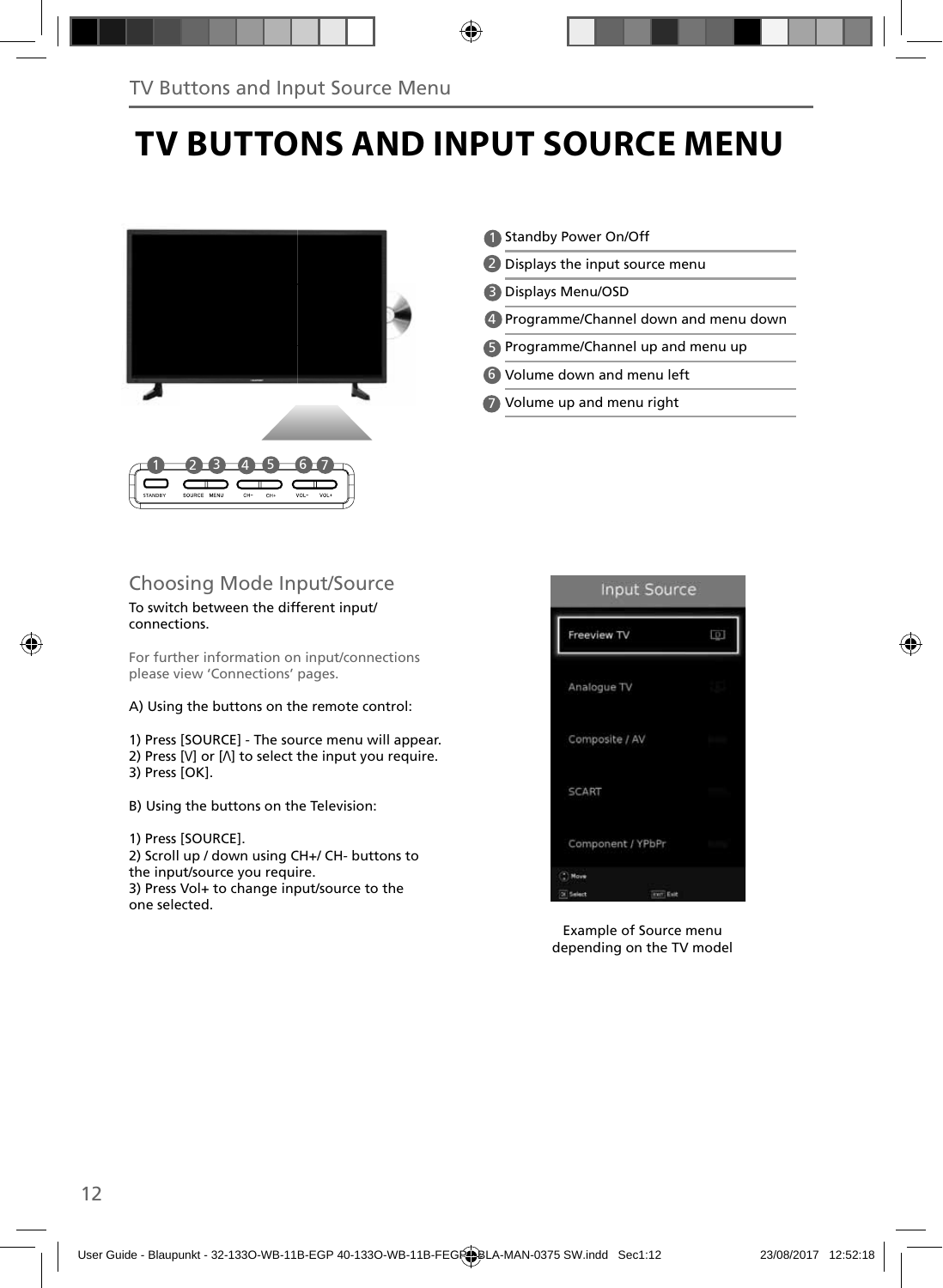|                                 | <b>CONNECTIONS</b>                           | <b>ARC</b>                                                                 |                      |                                | O<br>⊙ ≗<br>N.<br>$\circledcirc$<br>O<br>O<br>■■ |
|---------------------------------|----------------------------------------------|----------------------------------------------------------------------------|----------------------|--------------------------------|--------------------------------------------------|
| $\circ$<br><b>EARPHONE</b><br>A | s<br><b>ETHERNET</b><br>OPTICAL<br>Earphones | ( <del>THINKR)</del><br><b>HDM1</b><br><b>SCART</b><br>D<br>Earphone Input | Hami 2<br>$\bf \Phi$ | $\odot$<br>RF IN<br>G<br>HDMI3 | <b>HDMI</b> input                                |
| 8                               | Ethernet/LAN*                                | <b>Network Connection</b>                                                  | $\bullet$            | 2 x USB                        | USB port                                         |
| $\bullet$                       | Optical audio                                | Digital optical audio output                                               | $\bf o$              | CI CARD IN                     | Common Interface module                          |
| $\bullet$                       | <b>SCART</b>                                 | <b>SCART input</b>                                                         | $\bigcirc$           | Service **                     | Service input                                    |
| $\bullet$                       | HDMI 1 (ARC)                                 | HDMI input                                                                 | $\bullet$            | Video                          | Component / Video input                          |
| $\bullet$                       | HDMI <sub>2</sub>                            | HDMI input                                                                 | $\bullet$            | L/R Audio in                   | Audio input for Video & Ypbpr                    |
| $\bullet$                       | RF IN                                        | RF / TV Aerial Input                                                       | $\bigcirc$           | YPbPr                          | HD input (Ypbpr)                                 |
|                                 |                                              |                                                                            |                      |                                |                                                  |

\*The Ethernet/LAN port is used for Freeview HD services only.

\*\*The Service input is for Manufacturer/Service use only.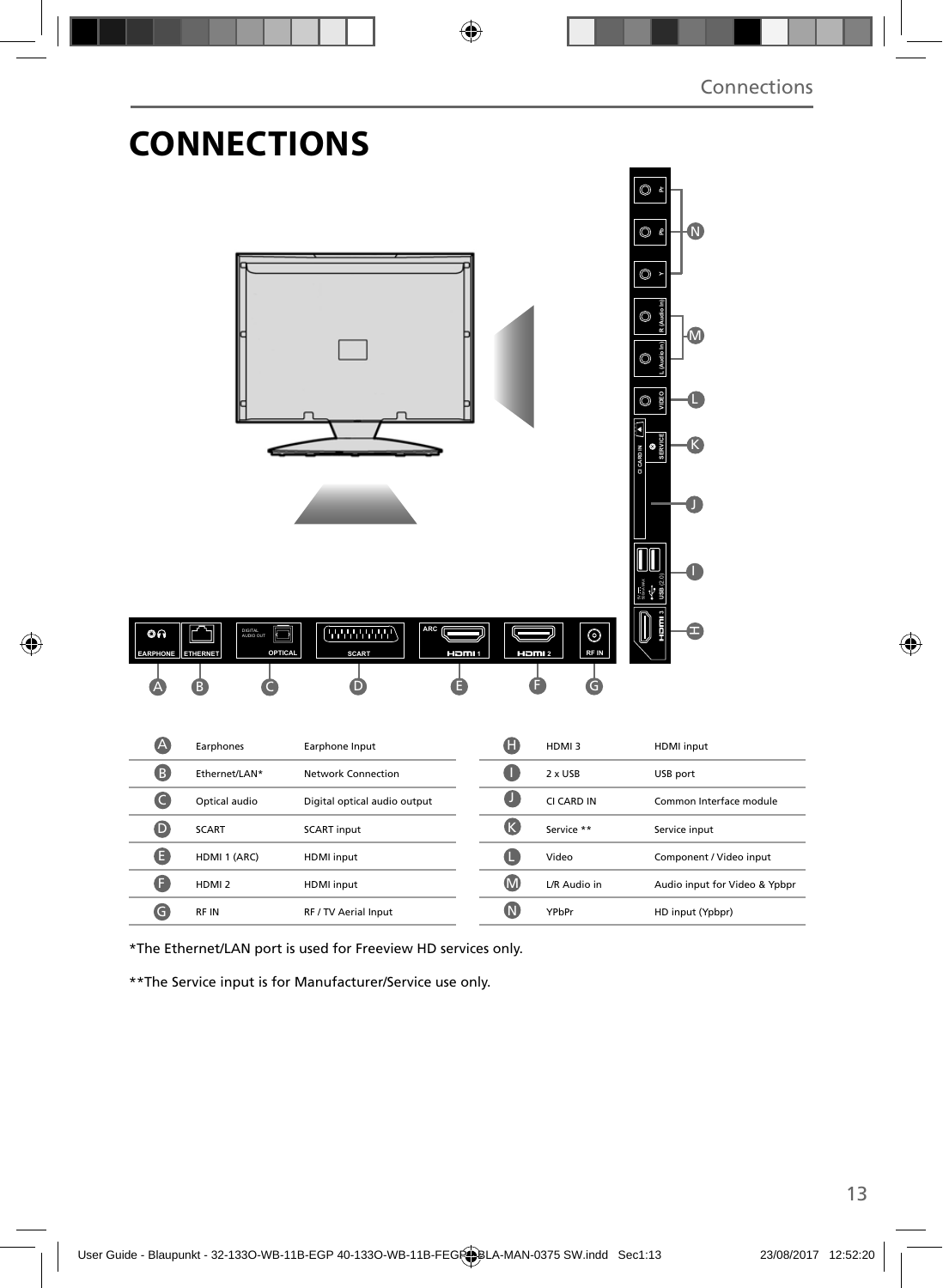# **CONNECTIONS**

Note: Connecting cables are shown for example only and may not be included. Please check 'What Is Included In The Box' page.

### Connecting to a device with Composite AV/Video output

TV Source should be set to Composite/AV



## Connecting to a device with SCART output

TV source should be set to SCART



## Connecting to a device with HDMI output

A HDMI cable can output both video and audio and enables you to enjoy digital-quality video and audio with minimal loss of quality.

TV Source should be set to the corresponding HDMI port (HDMI 1, HDMI 2 etc)

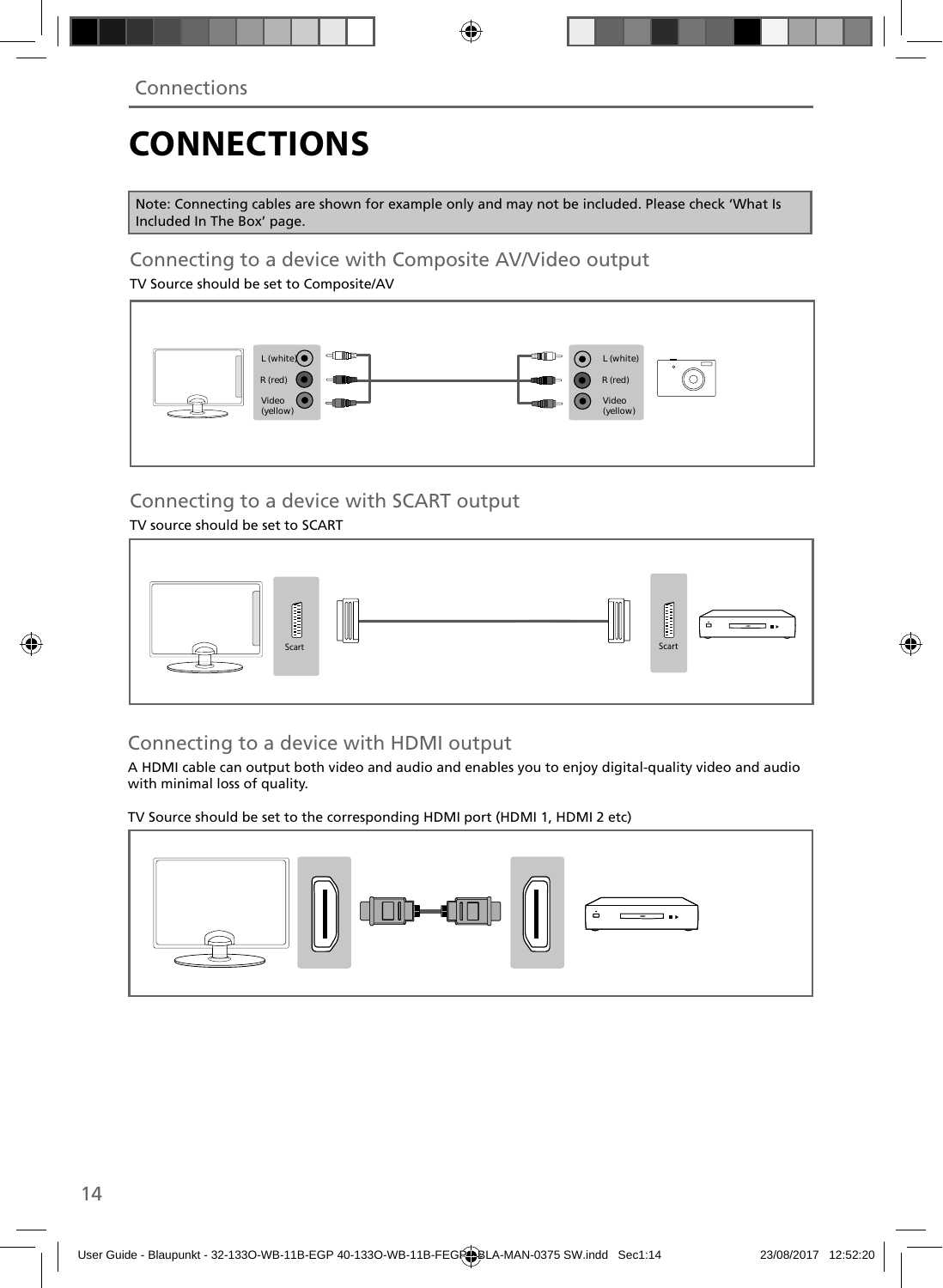# **CONNECTIONS**

## Connecting to a device with Component/YPbPr output

If you are supplied with a cable from the device which has RED, GREEN, BLUE, RED & WHITE connectors you must connect via Component (for picture) and by phono cable (for sound).

TV Source should be set to Component/YPbPr



### Connecting to an external audio device (Amplifiers, Surround Sound, Sound Bars etc)

When connecting via the TV's 3.5mm Earphone output, this will disable the TV speakers.

There are two options when connecting a device via the 3.5mm Earphone Output and the Digital Optical Audio Output



## Connecting an Ethernet/Network cable

The Ethernet port is used only for Freeview HD services only.

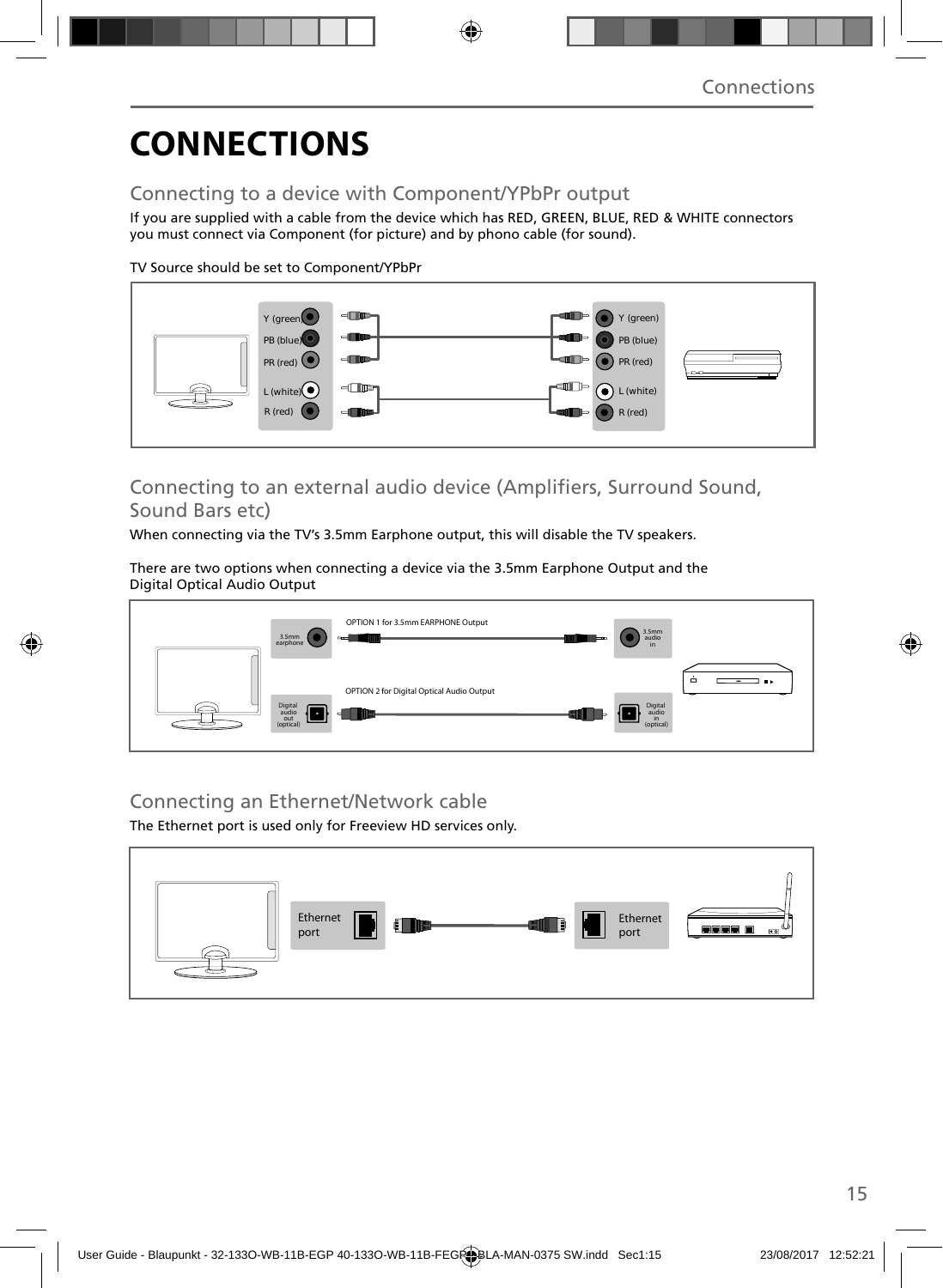## **PICTURE MENU**

|                                     | PICTURE                        | us:     |
|-------------------------------------|--------------------------------|---------|
| <b>Semina</b>                       | <b>Picture Mode</b><br>Economy | Oystand |
|                                     | Contrast<br>۰                  |         |
|                                     | <b>Brightness</b><br>m         |         |
|                                     | Colour<br>۰                    |         |
|                                     | Sharpness                      |         |
| $\sqrt{2}$ Moure<br><b>CK</b> Tered | <b>CAASUS</b><br>don't ket     |         |



To access this menu, press [MENU] button on the remote control. To select a sub menu press [OK]

If you wish to make changes to any of the default settings, use the scroll  $\Box \Box \blacktriangleright \blacktriangleleft$  buttons. To confirm any settings press [OK] button. To exit this menu at anytime, press [EXIT] button.

|          | <u>encesse nom and romoning preseasi</u>                   |
|----------|------------------------------------------------------------|
| Dynamic  | Recommended settings for fast moving pictures              |
| Standard | Standard settings                                          |
| Mild     | Set to be lighter in colour and less bright                |
| Personal | Lets you manually alter all the settings                   |
| Economy  | Power saving mode which reduces the energy used by up to   |
|          | 25% (by reducing the power to the LED/LCD panel).          |
|          | In Economy mode, the TV will switch itself to Standby mode |
|          | after 3-5 hours in the event that the TV buttons or remote |
|          | control buttons are not pressed (change the picture mode   |
|          | to another setting to de-activate this function)           |
|          |                                                            |

**Picture Mode** - Choose from the following presets:

You can make the following adjustments in **Personal** mode:

Contrast - Switch the balance between black and white.

Brightness - Increase or decrease the brightness of the picture.

Colour - Increases the colour from black and white.

Tint - Lets you increase or decrease the level of tint within the picture

(only available for NTSC source signal).

Sharpness - Increase or decrease the sharpness of the picture.

**Colour Temperature** Choose from the following presets:

| Normal | Default settings                  |
|--------|-----------------------------------|
| Warm   | Increases red within the picture  |
| Cold   | Increases blue within the picture |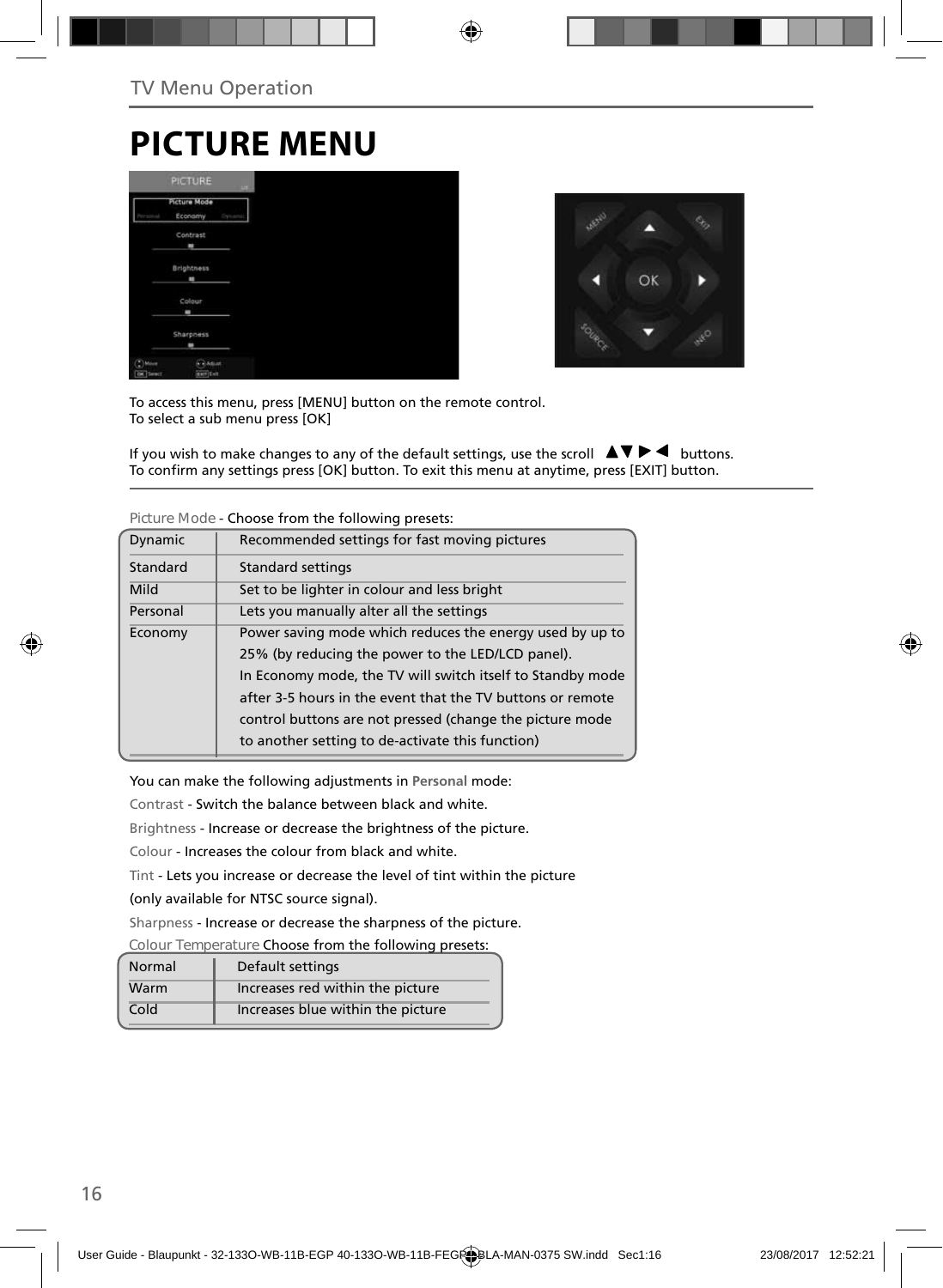# **PICTURE MENU**

|                     | <b>PICTURE</b>                 | LIE-   |
|---------------------|--------------------------------|--------|
| <b>SERVA</b>        | <b>Picture Mode</b><br>Economy | Oysami |
|                     | Contrast<br>٠                  |        |
|                     | <b>Brightness</b><br>×         |        |
|                     | Colour                         |        |
|                     | Sharpness<br>۰                 |        |
| Miller<br>OK Terect | a Adulet<br>they link          |        |



### Aspect Ratio - Within the UK the picture format varies depending on the channel/broadcast. There are a

number of different options to best meet your needs

#### Auto

Automatically displays the best picture format so the picture is in the correct position. Black lines may appear at the top/bottom and/or sides.

#### Original

Will display the picture from the broadcaster without any change, only available in HDMI input source.

#### Full Screen

4:3



Displays a picture in the full screen mode with out overscan. 16:9 signal will be displayed in original proportion. Other picture format will be stretched to fill the screen.

16:9



Fills the screen with a regular 16:9 signal and 4:3 picture format will be stretched to fill the screen

Zoom1 and Zoom2



The picture is the correct proportion but zoomed in to fill the screen



Displays the 4:3 picture in its original size. Side bars are shown to fill the 16:9 screen

**Noise Reduction** - Choose from the following presets:

| Off    | Turns noise reduction off  |
|--------|----------------------------|
| Low    | Minor system adjustment    |
| Middle | Medium system adjustments  |
| High   | Maximum system adjustments |
|        |                            |

Active Contrast - Automatically optimises the 'backlight' and 'contrast' of the picture according to the brightness of the screen. Choose one of the following presets: low, middle, high and Off.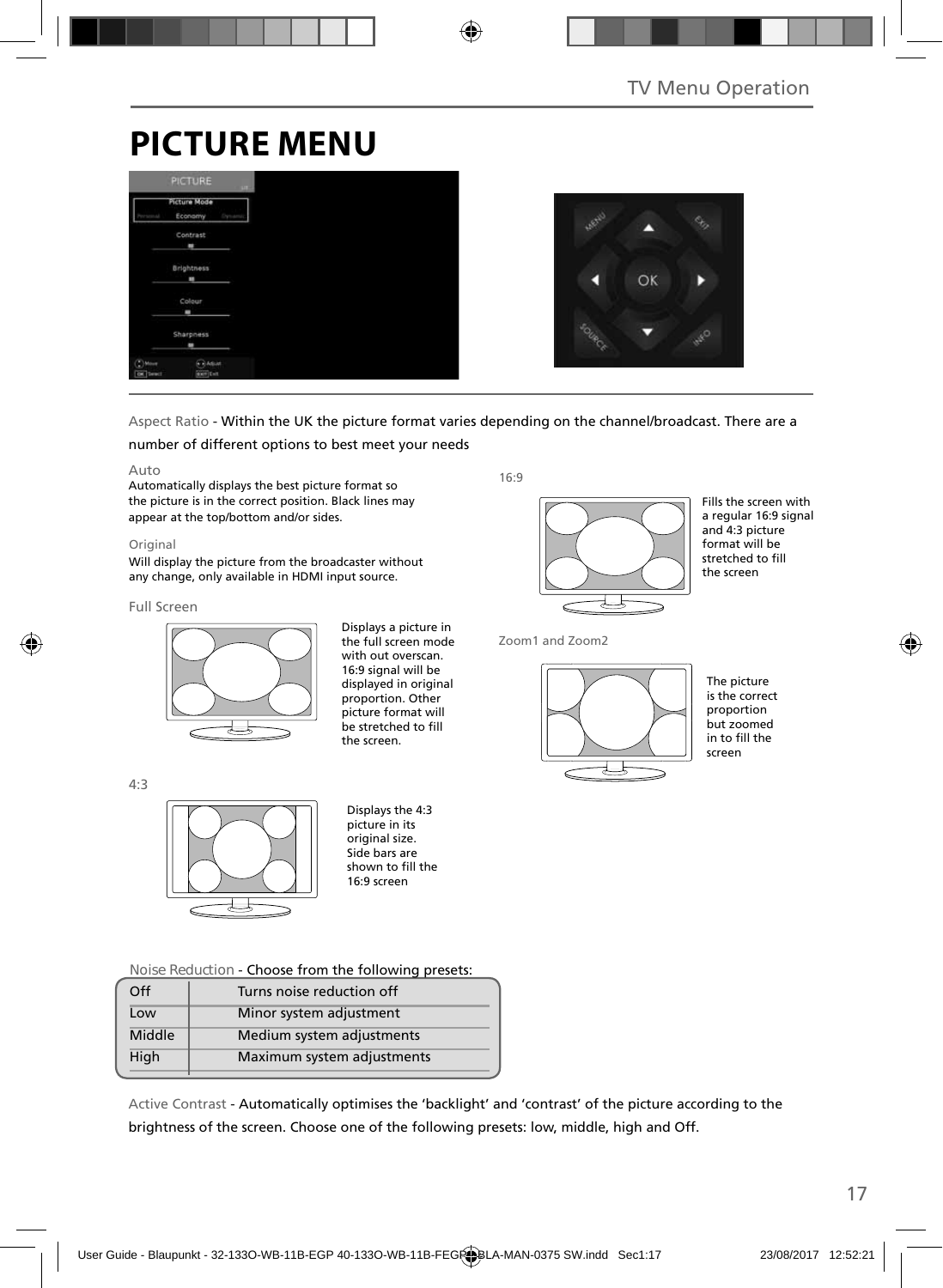# **SOUND MENU**

|                               | <b>SOUND</b>              |            |
|-------------------------------|---------------------------|------------|
|                               | Sound Mode<br>Standard    | <b>How</b> |
|                               | Treble<br>٠               |            |
|                               | Bass<br>٠                 |            |
|                               | Balance<br>٠              |            |
|                               | Auto Volume Level<br>-    |            |
| $(2)$ Hour<br><b>OK</b> Twent | Adium<br><b>Earl Katt</b> |            |



To access this menu, press [MENU] button on the remote control and scroll right. To select a sub menu press [OK]

If you wish to make changes to any of the default settings, use the scroll  $\Box \blacktriangledown \blacktriangleright \blacktriangleleft$  buttons. To confirm any settings press [OK] button. To exit this menu at anytime, press [EXIT] button.

**Sound Mode** - Choose from the following presets

| Standard     | Default settings                        |
|--------------|-----------------------------------------|
| <b>Music</b> | Emphasises music over voices            |
| Movie        | Provides live and full sound for movies |
| Sports       | Emphasises sound for sports             |
| Personal     | Selects your personal sound settings    |

Treble - To adjust the amount of high frequency within the sound.

Bass - To adjust the amount of low frequency within the sound.

Balance - To switch the sound between the left and right speakers.

Auto Volume Level (AVL) - When 'on' is selected, the volume will attempt to stay at a constant level

### regardless of TV programme and advertisements.

DTS TruSurround - Choose from the following options:

| Off         | Off                                                                                |
|-------------|------------------------------------------------------------------------------------|
| TruSurround | TruSurround™ creates an immersive, feature-rich surround sound experience          |
|             | from two speakers, complete with rich bass, high frequency detail and clear dialog |
|             |                                                                                    |



For DTS patents, see http://patents.dts.com. Manufactured under license from DTS Licensing Limited. DTS, the Symbol, & DTS and the Symbol together are registered trademarks. DTS TruSurround is a trademark of DTS, Inc. © DTS, Inc. All Rights Reserved.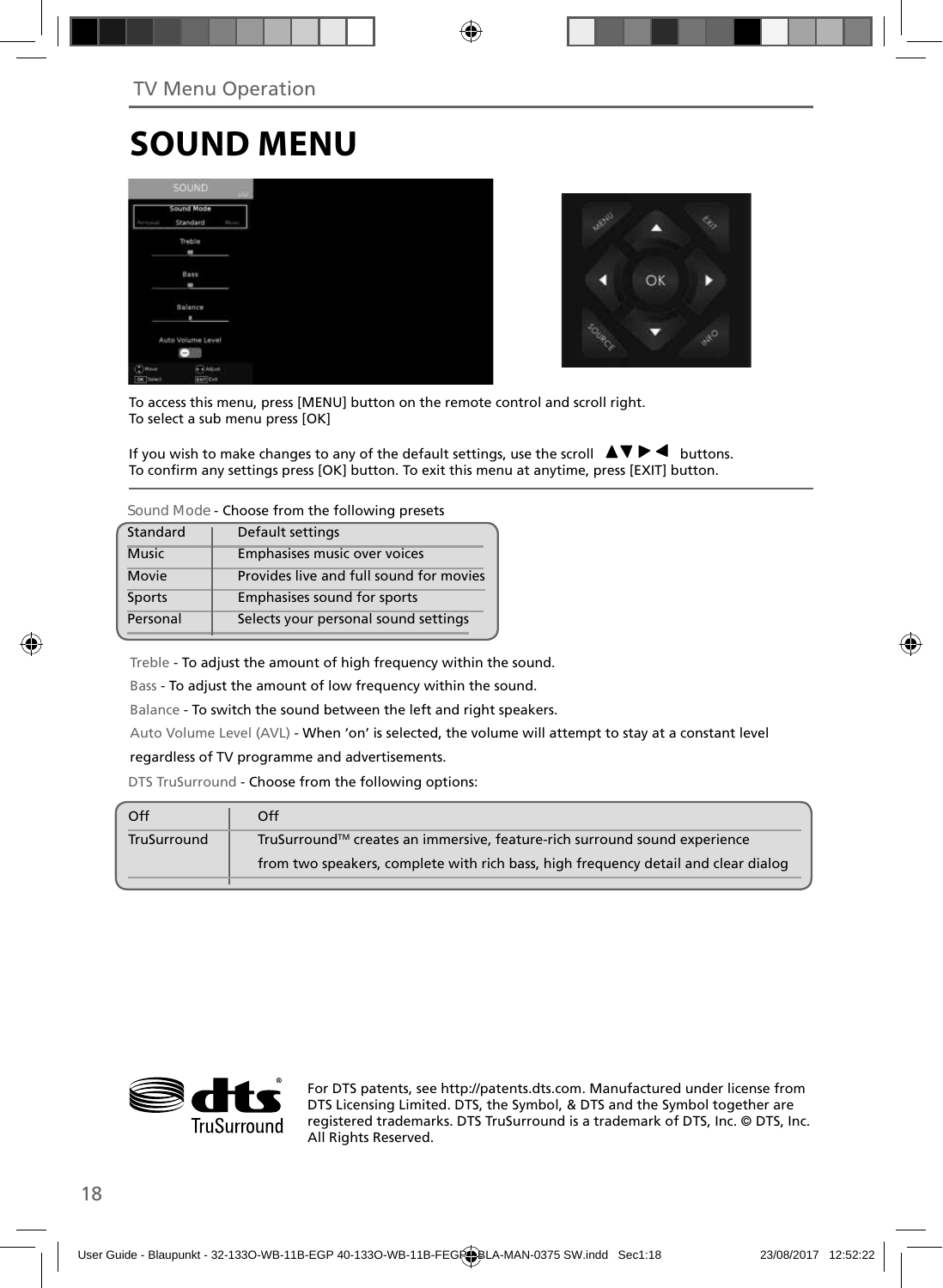# **SOUND MENU**





To access this menu, press [MENU] button on the remote control and scroll right. To select a sub menu press [OK]

If you wish to make changes to any of the default settings, use the scroll  $\blacktriangle \blacktriangledown \blacktriangleright \blacktriangleleft$  buttons. To confirm any settings press [OK] button. To exit this menu at anytime, press [EXIT] button.

| Digital Output - This is the digital audio output. Choose from the following options: |                                                                                    |  |  |
|---------------------------------------------------------------------------------------|------------------------------------------------------------------------------------|--|--|
| Off                                                                                   | To turn off Digital Output                                                         |  |  |
| Auto                                                                                  | Selects the best settings automatically                                            |  |  |
| <b>PCM</b>                                                                            | Select this option if you are connecting to a Stereo Hi-fi via digital audio cable |  |  |
|                                                                                       | (Pulse-code modulation (PCM) is a digital representation of an analogue signal)    |  |  |

Audio Description - This allows the user to increase and decrease the AD (Audio Description) volume level. (Audio Description is a service available on certain programmes. It provides a description of what is happening during the selected programme for a person who is visually impaired).

AD Volume - This allows the user to increase and decrease the AD (Audio Description) volume level.

Audio Delay - Enables the user to adjust setting to sync picture and audio.

SPDIF Delay - Enables the user to adjust sound setting to sync picture and audio for external speakers connected via digital audio output.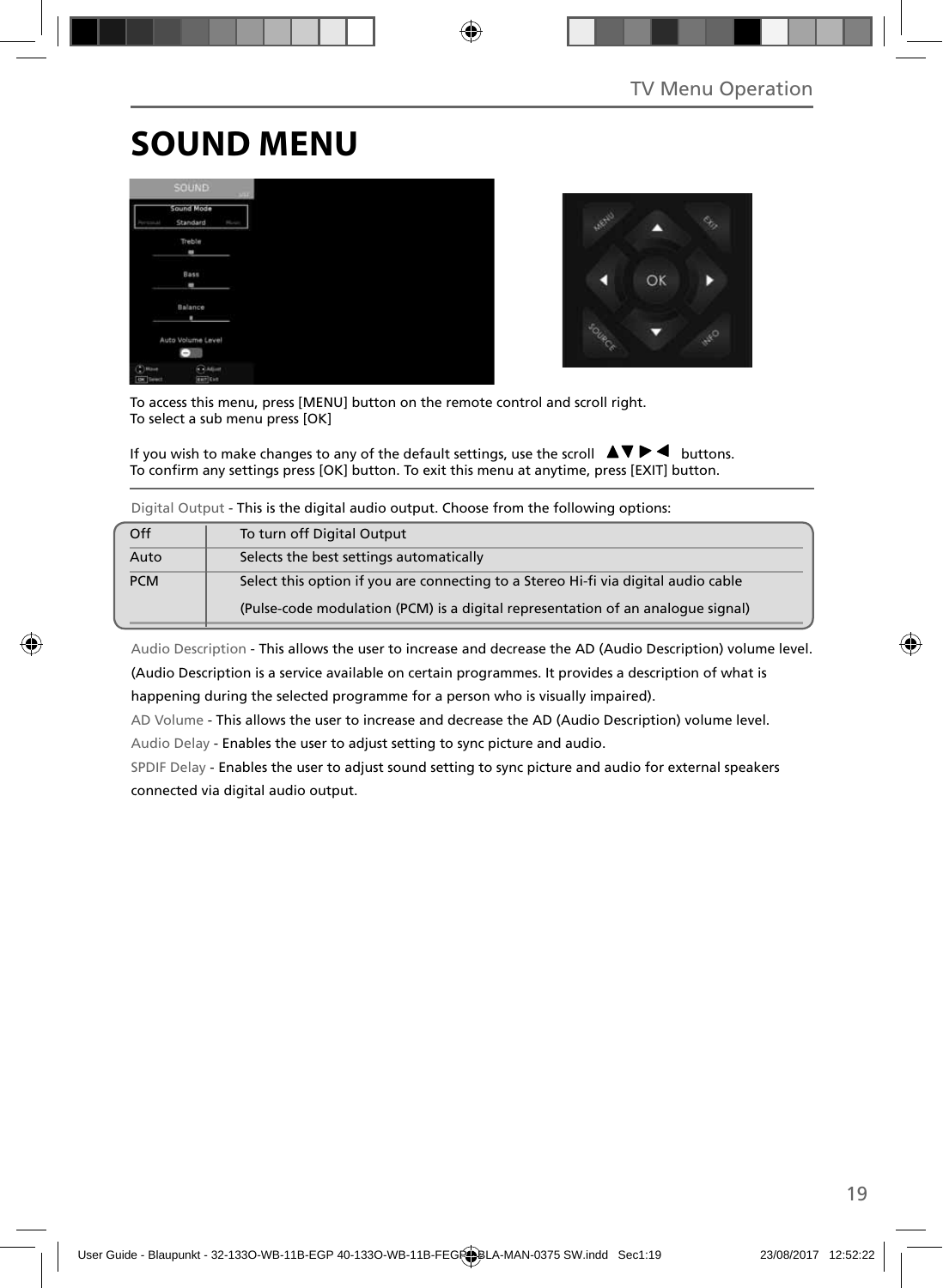# **CHANNEL MENU**





To access this menu, press [MENU] button on the remote control and scroll right. To select a sub menu press [OK]

If you wish to make changes to any of the default settings, use the scroll  $\Box \blacktriangledown \blacktriangleright \blacktriangleleft$  buttons. To confirm any settings press [OK] button. To exit this menu at anytime, press [EXIT] button.

Auto Tuning - Allows you to retune the television for all digital channels, digital radio stations and analogue devices.

Analogue Manual Tuning - Allows you to manually tune your analogue signal.

Freeview Manual Tuning - Allows you to manually tune your digital signal.

Channel Edit - Allows you to delete, move, skip and favourite channels.



Important: To receive Freeview channels, in particular Freeview HD channels, you will need a Digital TV aerial and be in a good Freeview coverage area. You can check coverage for your postcode at www.freeview.co.uk

Please note that any Freeview HD channels found during tuning will be placed in channel positions above 100. For example, 101 (BBC1 HD) 102 (BBC2 HD) etc.

Signal Information - Allows you to view signal frequency, signal quality and signal strength.

CI Information - Pay per view services require a "smartcard" to be inserted into the TV. If you subscribe to a pay per view service the provider will issue you with a 'CAM' and a "smartcard". The CAM can then be inserted into the COMMON INTERFACE PORT (CI Card In).

Schedule List - Lists your programme reminders.

Software Update (OAD) - Switch on/off OAD updates.

Tip: If you do not press any buttons for 15-30 seconds, the menu will automatically exit. You can change the length of time before the menu exits automatically - see 'OSD Timer' in the Time Menu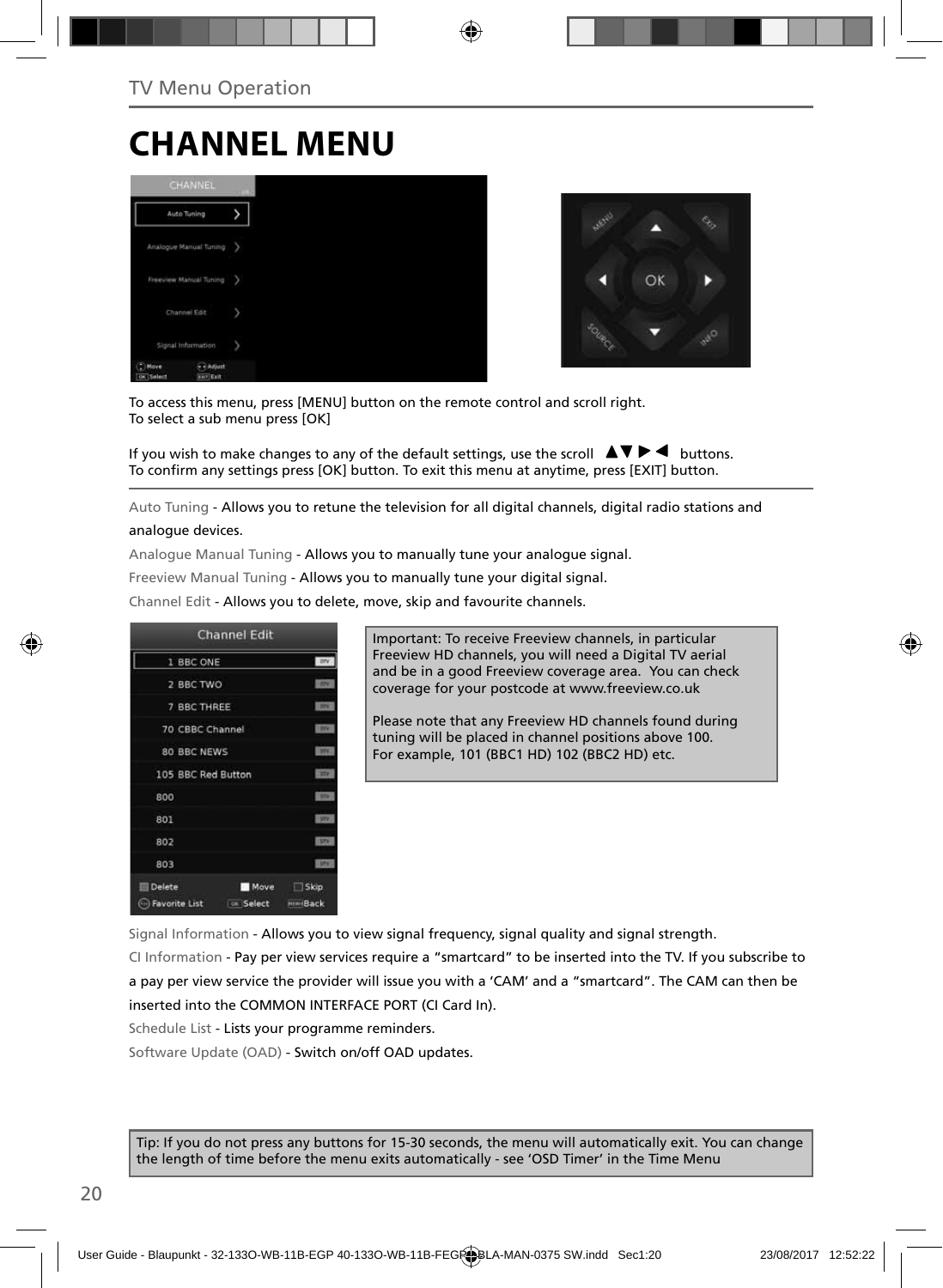# **LOCK MENU**





To access this menu, press [MENU] button on the remote control and scroll right. To select a sub menu press [OK]

If you wish to make changes to any of the default settings, use the scroll  $\blacktriangle \blacktriangledown \blacktriangleright \blacktriangleleft$  buttons. To confirm any settings press [OK] button. To exit this menu at anytime, press [EXIT] button.

System/Hotel Lock - Allows you to lock or unlock the menu. You will be asked to enter a 4 digit password

Use the **◄** button to quit the password input or use the **►** button to clear. Default password is 0000.

Change Password - Allows you to change the password.

Channel Lock - Allows you to lock certain channels manually.

Parental Guidance - Allows you to set the rating to block certain content based on age information.

TV Button Lock - Allows you to lock the buttons on the side of the TV set.

Default Source - Allows the user to set the default source. The default source is the source the TV starts on when first switched on.

Default Channel - Allows the user to set a channel as the default channel on the Digital source. The

default channel is the channel the TV starts on when first switched on.

Max Volume - Allows you to adjust and set the maximum volume.

Source Lock - Allows you to lock the source menu.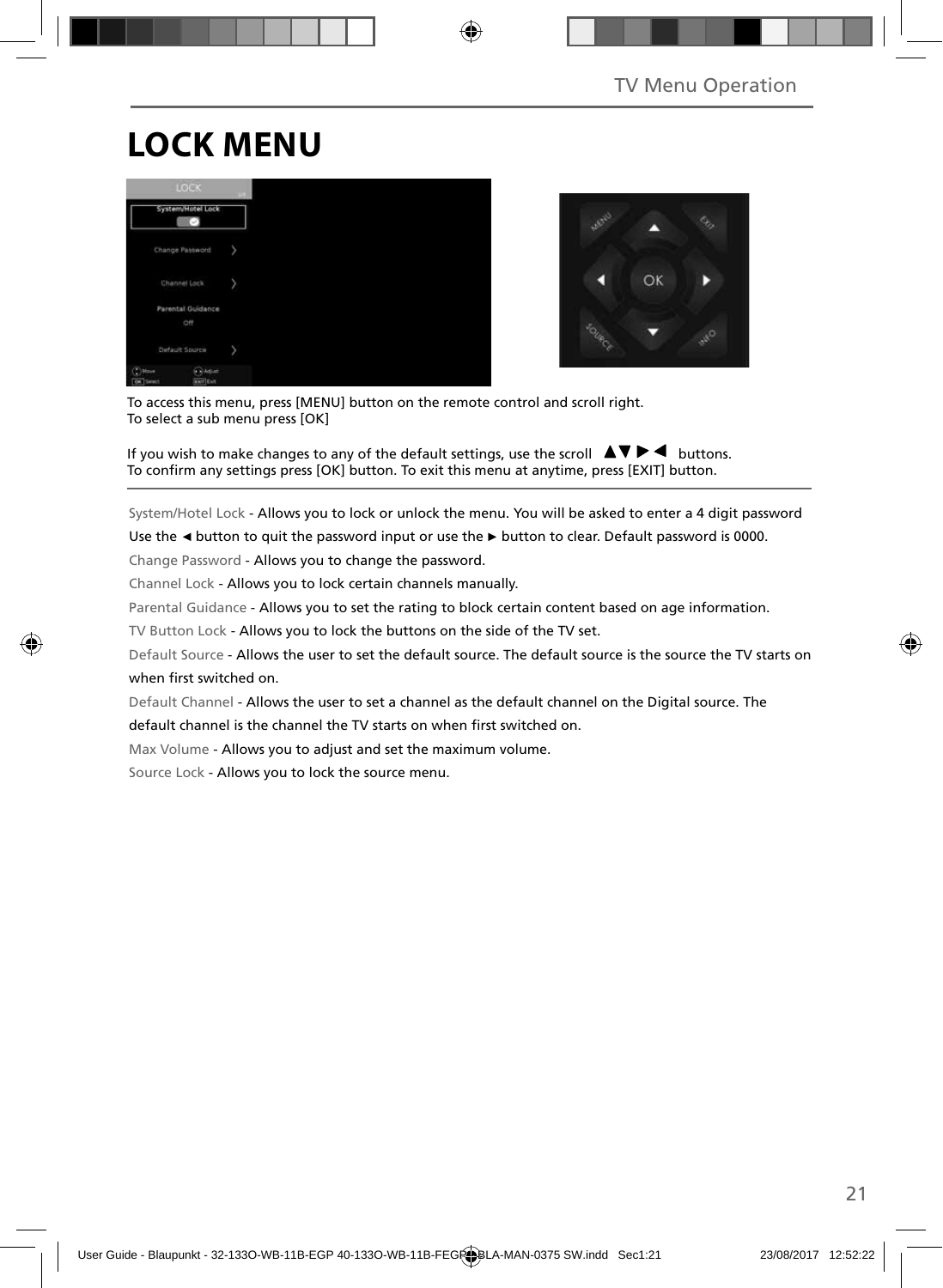## **TIME MENU**

|                              | TIME                              | $-141$ |
|------------------------------|-----------------------------------|--------|
| GTE                          | Auto Sync<br>On                   | ų      |
| Clock                        | 00:07                             |        |
|                              | Off Time                          | p      |
|                              | On Time                           | 5      |
|                              | Sleep Timer<br>Off                |        |
| $(2)$ Hove<br><b>DK</b> Iwed | <b>COASINE</b><br><b>Earl</b> Cat |        |



To access this menu, press [MENU] button on the remote control and scroll right. To select a sub menu press [OK]

If you wish to make changes to any of the default settings, use the scroll  $\blacktriangle \blacktriangledown \blacktriangleright \blacktriangleleft$  buttons. To confirm any settings press [OK] button. To exit this menu at anytime, press [EXIT] button.

Auto Sync - Automatically syncs time and date.

Clock - Shows the date and time.

Off Time - Allows you to set a specific time for your TV to turn off.

On Time - Allows you to set a specific time for your TV to turn on, the channel it will then display, the

source it will be on and also the volume. This function can then be toggled to repeat every day or a certain day.

Sleep Timer - Lets you set the sleep timer so the television automatically switches off after a set amount of

time. Off -> 10min -> 20min -> 30min -> 60min -> 90min -> 120min -> 180min -> 240min.

OSD Timer - Lets you adjust the amount of time the On Screen Menu stays on the screen before

### disappearing.

Auto standby - Set Auto standby between Off, 3 hours, 4 hours and 5 hours.

Time Zone - Change your current time zone.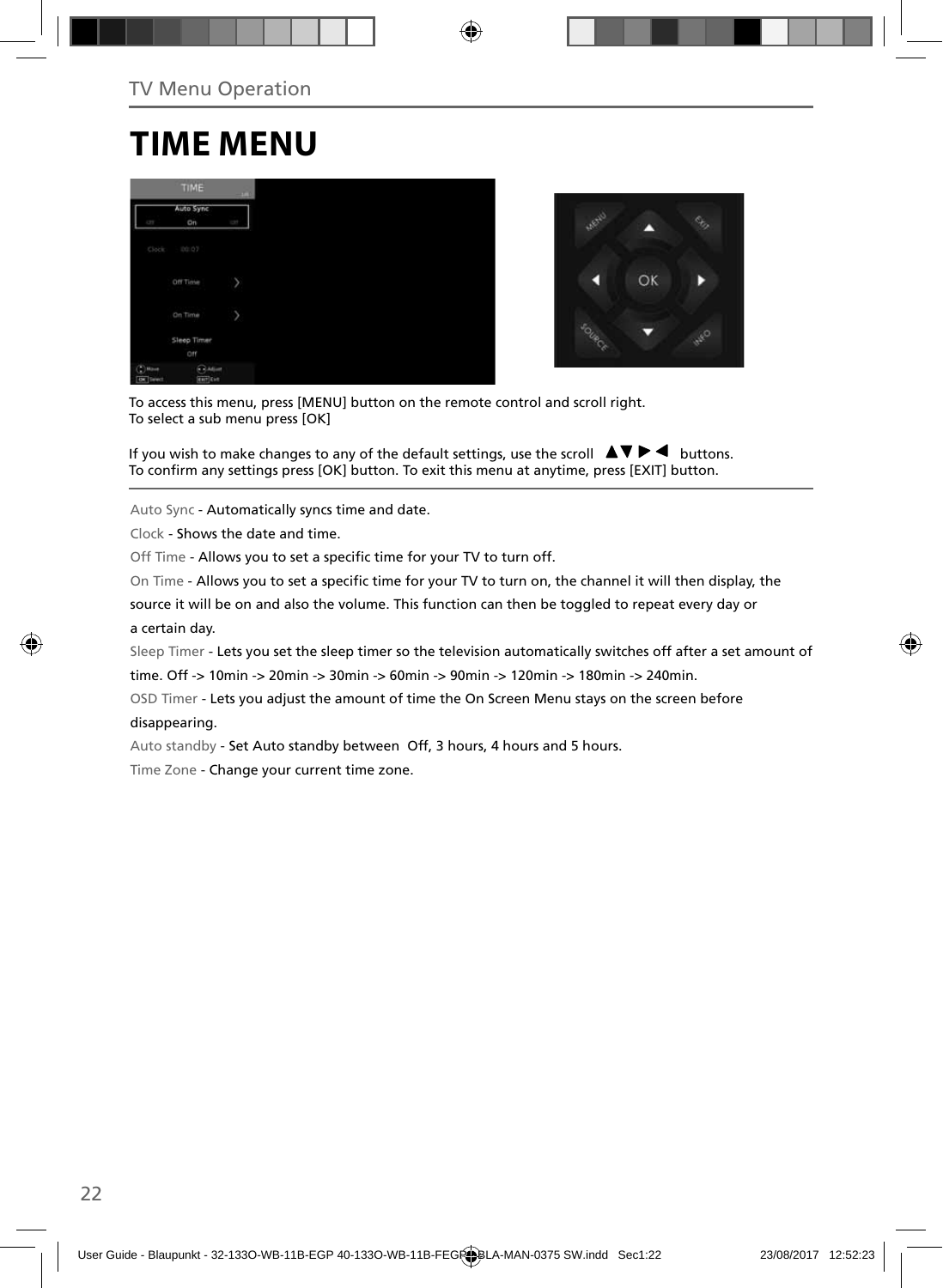# **SETTINGS MENU**





To access this menu, press [MENU] button on the remote control and scroll right. To select a sub menu press [OK]

If you wish to make changes to any of the default settings, use the scroll  $\Box \blacktriangledown \blacktriangleright \blacktriangleleft$  buttons. To confirm any settings press [OK] button. To exit this menu at anytime, press [EXIT] button.

Language - Allows you to change the language of the menu.

Audio Language 1 - Set the primary audio language.

Audio Language 2 - Set the secondary audio language.

Subtitle Language 1 - Set the primary subtitle language.

Subtitle Language 2 - Set the sceondary subtitle language.

Hearing Impaired - This allows the user to turn on the Hearing Impaired function, this produces subtitles

on the screen which provide a description of what is happening during the selected program.

Blue Screen - Changes the background when there is no input between clear and a blue background (Only available on some sources).

First Time Installation - Allows you to access the First Time Installation menu and retune the TV set. Reset TV - This resets the menus to factory settings and clears all the TV channels from the television. Software Update (USB) - From time to time we may release new firmware to improve the operation of the television (available to download). This menu lets you install the new software/firmware onto the television. Further details of how to do this will be issued with the firmware. Contact the helpline or refer to the 'product support' section of the website.

HDMI CEC (Consumer Electronic Control) - Allows HDMI devices to control each other and allows the user to operate multiple devices with one remote control. (only available with compatible devices). Network Configuration - Allows you to manually set your network settings on the TV (for more information please see 'Network Configuration' page.

LED Status - Allows the user to switch the LED power indicator light ON or OFF when the TV is being operated. (When this option is set to OFF the LED power indicator light will flash when the remote control is used and will flash red during the normal start up process).

Version info - Allows you to view the version/information of the software installed on the TV set.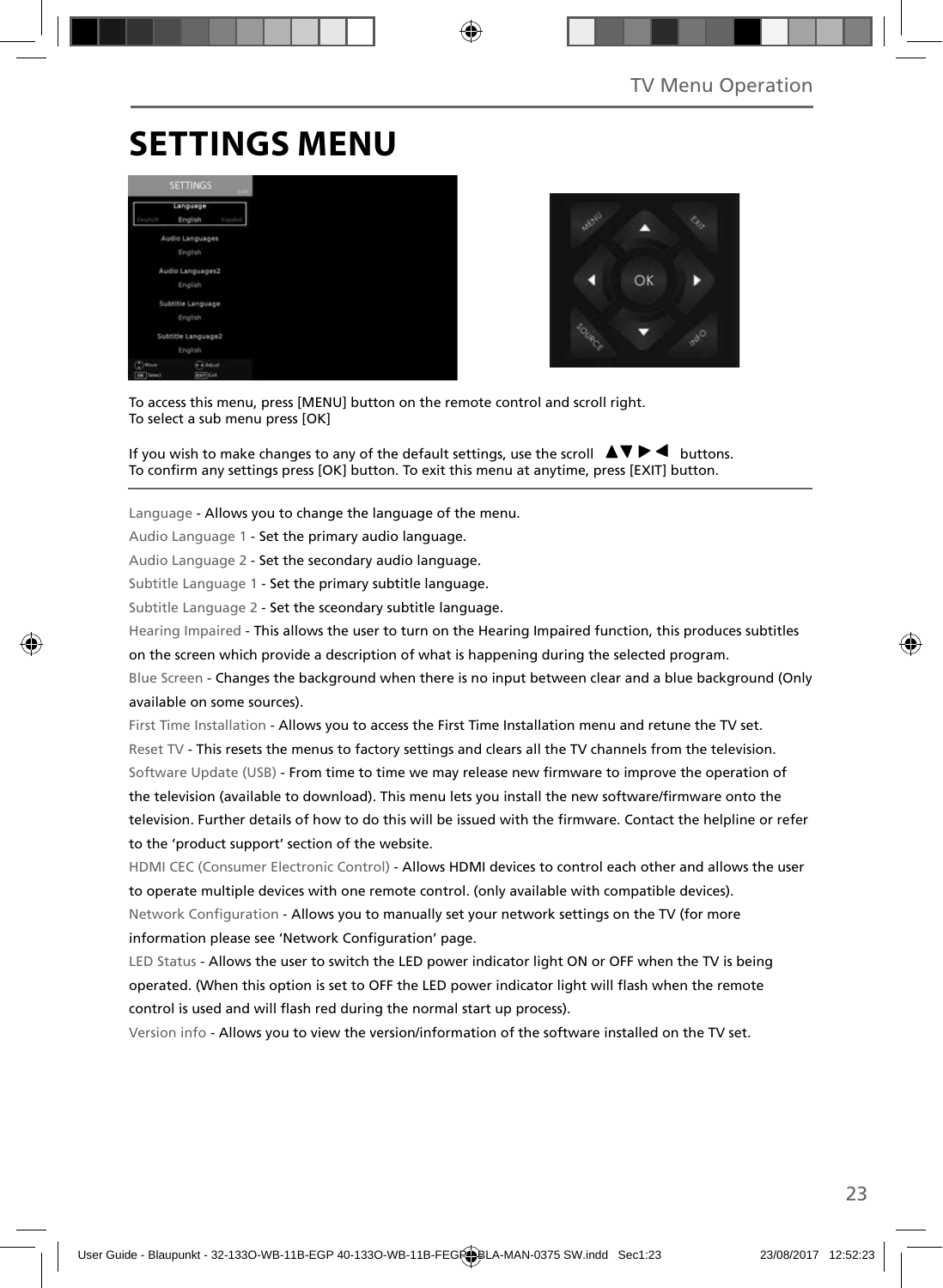# **NETWORK CONFIGURATION**





To access this menu, press [MENU] button on the remote control and scroll right. To select a sub menu press [OK]

If you wish to make changes to any of the default settings, use the scroll  $\blacktriangle \blacktriangledown \blacktriangleright \blacktriangleleft$  buttons. To confirm any settings press [OK] button. To exit this menu at anytime, press [EXIT] button.

For the network configuration to work the TV will need to be connected to your home network via an ethernet cable, with these requirements in place the TV will connect to the network automatically.

IP Config - Allows you to access LAN network connection settings. Choose from the following options:

| Manual | Allows you to manually change the IP, Netmask, Gateway and DNS information.         |
|--------|-------------------------------------------------------------------------------------|
|        | and is highly recommended)                                                          |
| Auto   | Will automatically connect the TV to your home network (this is the default setting |

Network Info - Allows you to view Information about network settings.

Network Test - Allows you to test the network connection.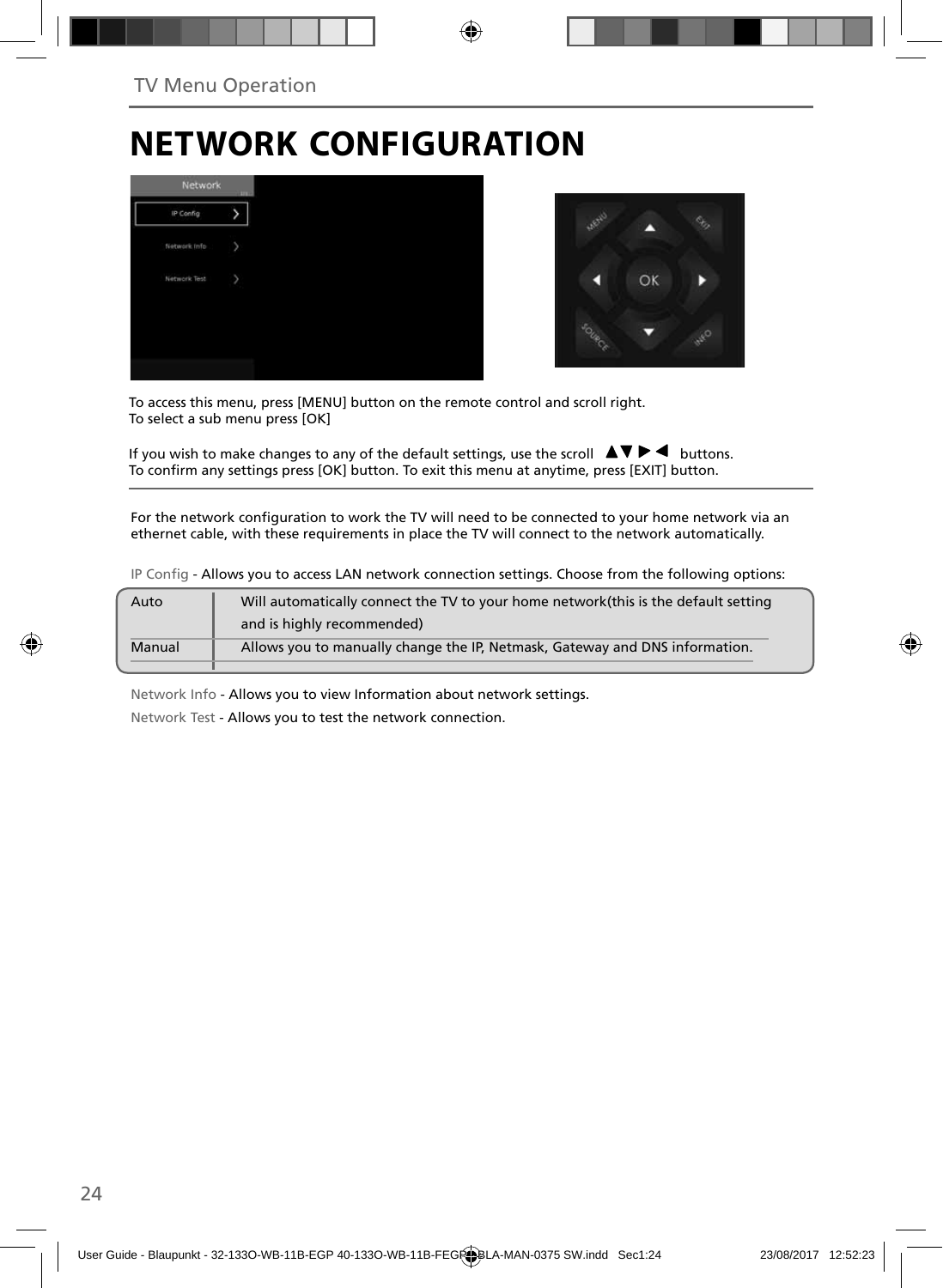# **7 DAY TV GUIDE**

TV Guide is available in Freeview TV mode. It provides information about forthcoming programmes (where supported by the Freeview channel). You can view the start and end time of all programmes and on all channels for the next 7 days and set reminders.

|  |  | 1) Press [TV GUIDE]. The following 7 Day TV Guide will appear: |  |  |  |
|--|--|----------------------------------------------------------------|--|--|--|
|  |  |                                                                |  |  |  |

|                | 1 BBC ONE Oxford  |                                            |       |                          |          |                                   |                  |                             |                        |             |       | 10:52 AM<br>09.05.2016      |
|----------------|-------------------|--------------------------------------------|-------|--------------------------|----------|-----------------------------------|------------------|-----------------------------|------------------------|-------------|-------|-----------------------------|
|                |                   |                                            |       |                          |          |                                   |                  | PROGRAMME GUIDE             |                        |             |       |                             |
|                |                   | Now                                        | 11:00 |                          | 11:30    |                                   | 12:00            |                             | 12:30                  |             | 13:00 |                             |
| П              | <b>BBC ONE OX</b> | Homes Under                                |       |                          |          | Neighbourhood Blues Oxford Street |                  |                             | <b>Bargain Hunt</b>    |             |       | BBC News at                 |
| $\overline{a}$ | <b>BBC TWO</b>    | Victoria                                   |       | <b>BBC Newsroom Live</b> |          |                                   |                  | <b>Daily Politics</b>       |                        |             |       | Coast Athle                 |
| 3              | IV                |                                            |       | <b>This Morning</b>      |          |                                   |                  |                             |                        | Loose Women |       |                             |
| 4              | Channel 4         | Ramsay's Kitchen Nightmares  Four in a Bed |       |                          |          |                                   |                  | Four in a Bed               |                        |             |       | Four in a Bed Four in a Bed |
| 5              | Channel 5         | The Wright Stuff                           |       |                          |          | <b>GPs: Behind Closed Doors</b>   | $\sim$           |                             | <b>Cowboy Builders</b> |             |       | Home                        |
| 6              | ITV <sub>2</sub>  | <b>Royal Pains</b>                         |       |                          |          | <b>Dinner Date</b>                |                  | Emmerdale                   |                        |             |       | Coronation  Coron           |
| 7              | That's Oxfor      | <b>Talk Oxford</b>                         |       |                          |          |                                   |                  | <b>Oxfordshire News Now</b> |                        |             |       |                             |
| 9              | <b>BBC FOUR</b>   |                                            |       |                          |          |                                   | This Is BBC Four |                             |                        |             |       |                             |
|                | in Info           |                                            |       |                          | Freeview |                                   |                  | Remind                      |                        | Prev Day    |       | Next Day                    |

2) Navigate through the menu using  $\Delta \nabla \triangleright 4$ .

You can now:

Set a reminder by pressing GREEN

View a previous day by pressing YELLOW View the next day by pressing BLUE

Record a programme by pressing RED (Function for PVR models only, USB device must be connected) View further information about the programme by pressing INFO

3) Press [EXIT] to exit the 7 day TV Guide

### Channel List

To view the channel list, please ensure that the TV is set to either the analogue or digital source and no menus or TV notifications are displayed.



1) Press [OK] on the remote control and the channel list menu will appear.

2) Scroll through the channel list by using  $\blacktriangle \blacktriangledown$  buttons then press [OK] to view the channel that is currently highlighted.

3) Scroll through different types of channels such as Freeview/ALL/ Digital TV/Radio/data and HD channels by using  $\blacktriangleleft$  buttons.

4) Press [EXIT] to exit the channel list.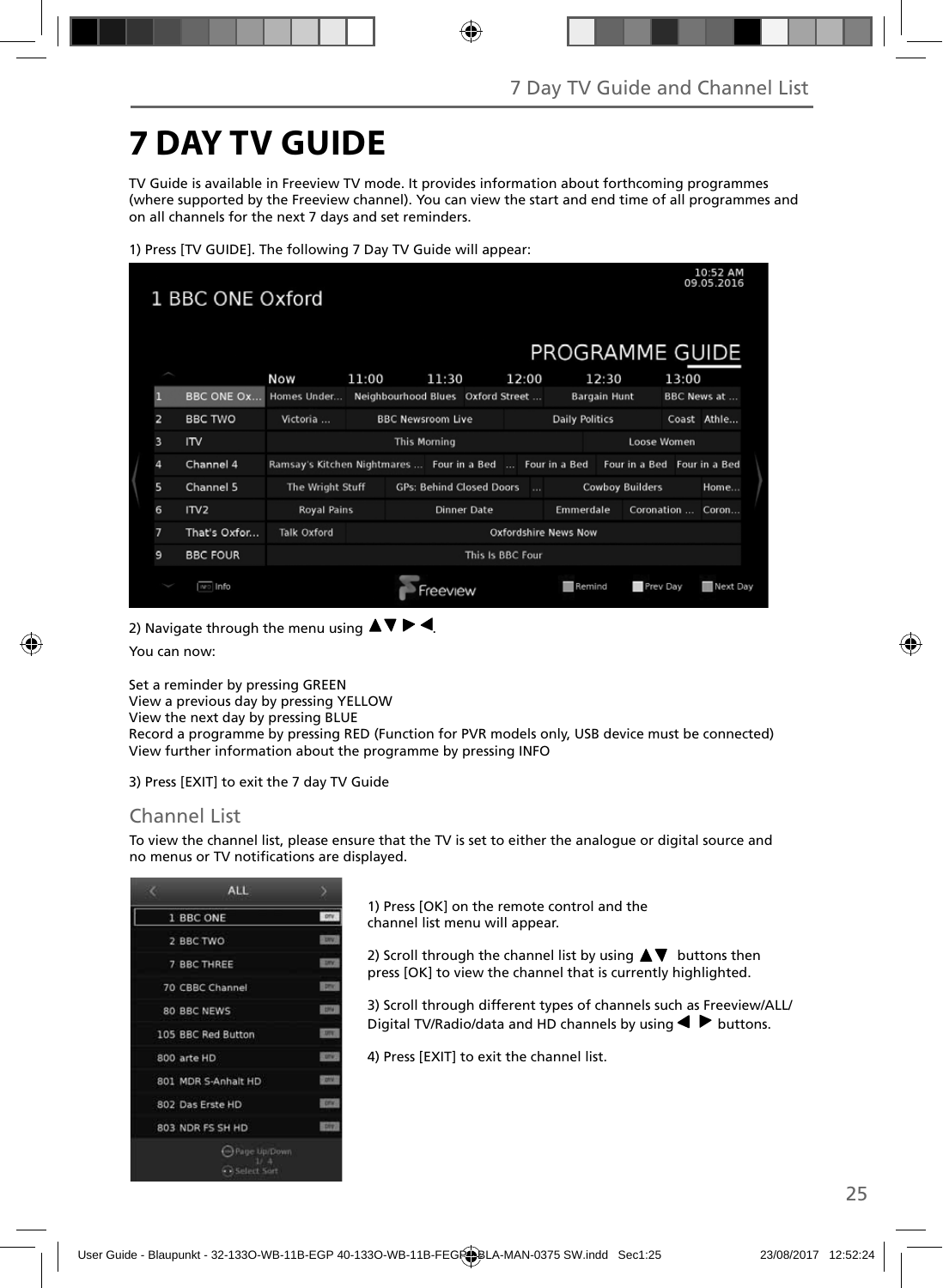# **USB MODE/MEDIA PLAYER**

USB mode offers playback of various different types of content that you have saved on your USB Memory Stick.

On switching to USB source the below menu screen will appear. The content will be divided into Photo, Music, Movie and Text based on file type.



1) You can navigate through the menus using the scroll  $\triangle \triangledown \triangleright \blacktriangleleft$  buttons. To confirm the item you wish to play/view press [OK] button.



2) Select the drive you require. (If your drive only has 1 partition you will only see 1 item).



3) You can now access the item. Press OK to view. 4) While viewing, you can control the item by



using the remote control buttons (below) or by pressing ( i ) and using  $\triangle \blacktriangledown \blacktriangleright \blacktriangleleft$  and (OK)



Tip: If you experience a playback issue, please ensure the files being used are the correct format (example - the picture plays but no sound) See technical specification page for compatible file types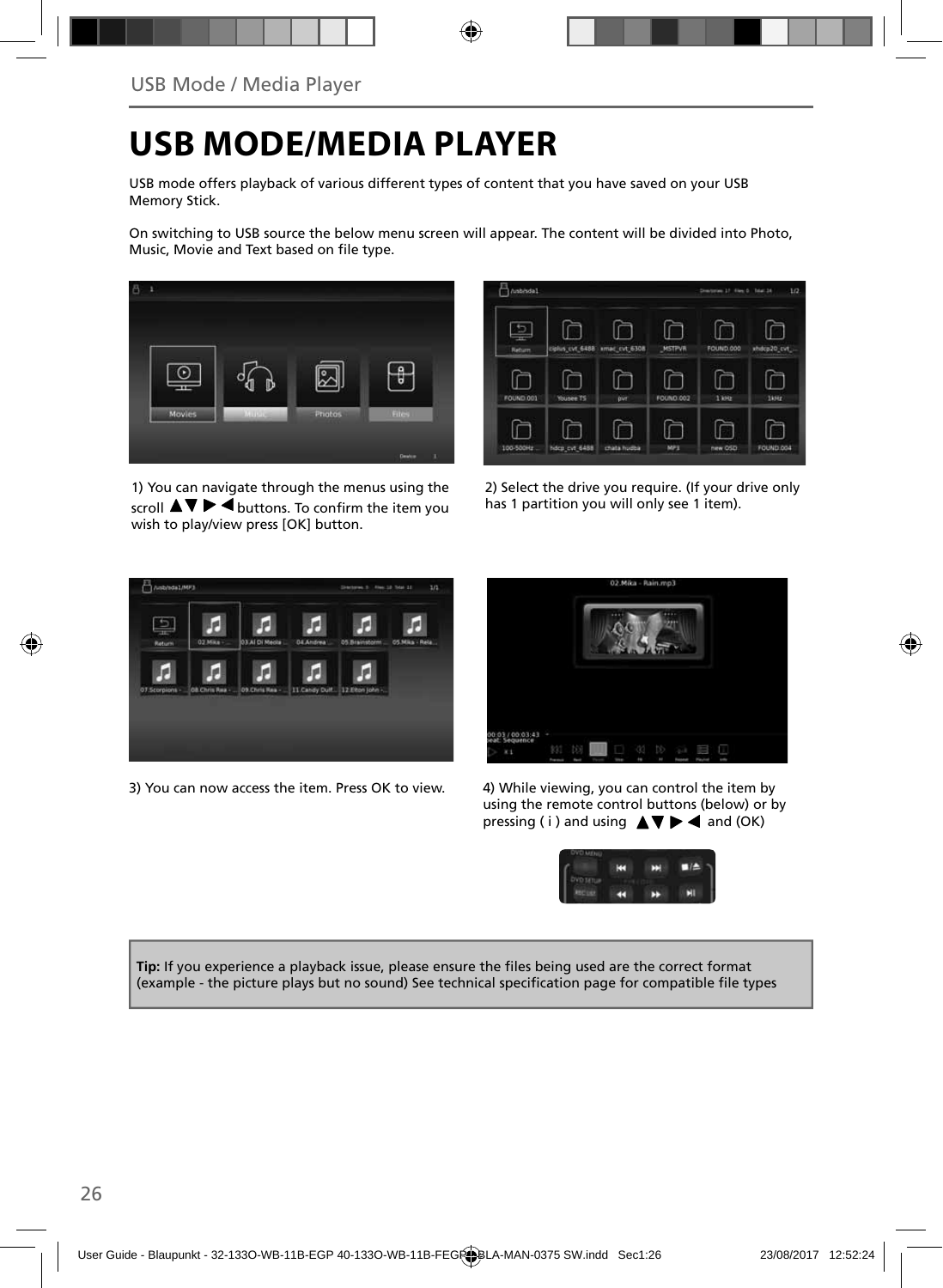## **USB RECORD - FREEVIEW/SOARVIEW MODE**

USB RECORD – FREEVIEW/SAORVIEW MODE - FOR MODELS WITH THE PVR FUNCTION ONLY

Built into this television is a USB record facility. This function is available in Freeview/Soarview mode when used in conjunction with a compatible USB memory stick or USB hard drive. The benefits of this are as follows:

- Pause live TV and then playback, fast forward and rewind (up to live TV)
- One button record, if you decide you want to record the current programme
- Easy programmable recording from the 7 day TV Guide

Due to the nature of the product, it is necessary to use a high speed USB memory stick (as the TV reads from and writes to the memory stick at the same time, some memory sticks may not be suitable).

You can purchase high speed memory sticks from some computer stores, alternatively, we have a selection of tested and compatible memory sticks available to purchase directly from the helpline/web site.

Recommended Minimum Specification - USB Memory Stick

| <b>Read Speed</b>  | 20 Mb/s (MegaBit Per Second) |
|--------------------|------------------------------|
| <b>Write Speed</b> | 6 Mb/s (MegaBit Per Second)  |

**If you wish to use a USB portable hard drive larger than 32GB, please refer to the FAQ section at the rear of this user guide.**

### Pause Live TV (Time Shift)

### Pausing Live TV is very simple.



 $\left(\mathbf{H}\right)$  - Press the play/pause button and the television will pause and the live content will be recorded. To resume watching press play/pause again.

 $\bigoplus$  - Press fast forward to go forward in a recording (i.e. to skip adverts).

 $\bigcirc$  - Press fast rewind to go back in a recording (i.e. if you fast forwarded too far).

Tip: When you switch the TV to standby or change channel the Time Shift memory is wiped. To restart time shift you must press play/pause button.

### One Button Record

At any point in time you may decide to record the current programme that you are watching. To do this you need to press the red button highlighted below.



### Playback files from Record list

To playback recorded files you will be required to have the TV set to the Freeview/Saorview source mode. Once set to the correct source, access the recorded list by pressing the REC LIST (Recorded List) button on the remote control, the recorded list should now appear on the screen, press OK on the chosen file to start.



Tip: This television contains one TV tuner, therefore it can only record the channel you are watching or record one channel while the television is in standby mode.

Note: USB record function is only available in Digital/Freeview TV mode. Due to copyright laws and illegal copying/recording it is not possible to record to/from any other input/output source.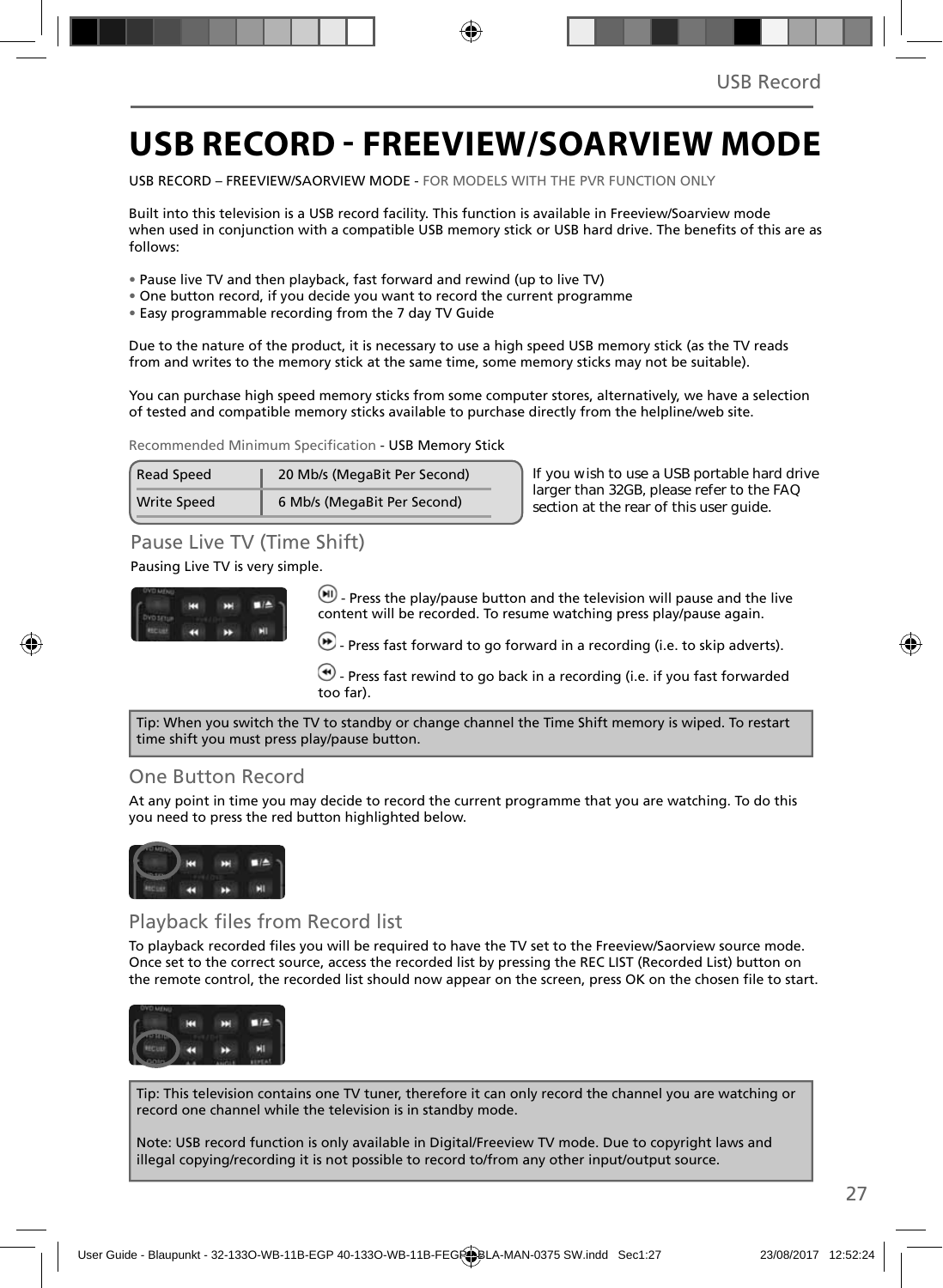## **USING YOUR TV WITH A SKY DIGITAL SET TOP BOX**

### **Option 1) Connecting your TV to your Sky box (when both the TV and Sky Box are located in the same room)**

Depending on your Sky Box & TV model, connect either by SCART or HDMI cables (available separately) .

If connecting by SCART, select the 'Input source' on the TV as SCART. If your TV does not have SCART, please refer to 'Connections' pages in this user guide for alternative ways to connect.

If connecting by HDMI, select the 'Input source' on the TV as HDMI (if the TV has more than 1 HDMI port, ensure you select the input source to match the HDMI numbered port on the rear of the TV).

If you wish to use your Sky remote to operate the TV's functions, you will need a Sky remote control (Revision 9 or later) and you will need to program a 4 digit code into it. See bottom of this page.

### **Option 2) Connecting your TV to your Sky box (when your Sky box is located in a different room to the TV)**

Please note, if you are adding a 'Magic Eye/TV Link' to your system so that you can use your Sky remote control to change the Sky channel in the room where the 2nd TV is located, please refer to the instructions included with the TV link/magic eye in order to ensure the RF or RF2 output on your Sky box is powered on. (The red LED light on the TV link/magic eye will light up if the RF / RF2 output is correctly set



up) If you do not have the instructions that came with the TV link/magic eye, instructions on how to do it can be found on our web site.

1) To tune the TV to the Sky box, on the 2nd TV, select the 'Analogue' input source.

2) Select the channel that you wish to store the Sky box/channel on. (If you do not use channels 1-5 because you no longer have analogue terrestrial channels after digital switchover, you may choose to select channel 1 to store the Sky box/channel, if you still have and use analogue channels 1-5, you may for example decide that channel 6 is the best option for you)

3) Press the corresponding number on the remote control to select the desired analogue channel chosen as per point 2 above.

4) On the TV remote control, press Menu. Now navigate through the menus to select Manual Tuning or Analogue Manual tuning (refer to the Tuning/Channel menu section of this user guide if necessary)

5) Manually tune in the channel (usually, the Sky box is at a frequency between 800Mhz and 850Mhz) once the Sky box/channel is found, press 'OK' to store it.

If you wish to use your Sky remote to operate the TV's functions, you will need a Sky remote control (Revision 9 or later) and you will need to programme a 4 digit code into it. See below.

**Using a Sky remote or a universal remote to operate your TV** 

**Sky remote control** - If you wish to use your Sky remote to operate the basic functions of your TV, you need to program a 4 digit code into it. Please note - you will need a Sky Revision 9 remote control (or later). **The code required for this television is 2134.** If you wish to upgrade/replace your existing Sky remote control to the latest version, you can do so on our website.

**Universal remote control** - If you wish to use a Universal remote control to operate your TV, please refer to the website for a full list of codes. (Please note we only have codes for One for All branded remote controls, if you have an alternative brand of Universal remote, please refer to the manufacturer for the code.)

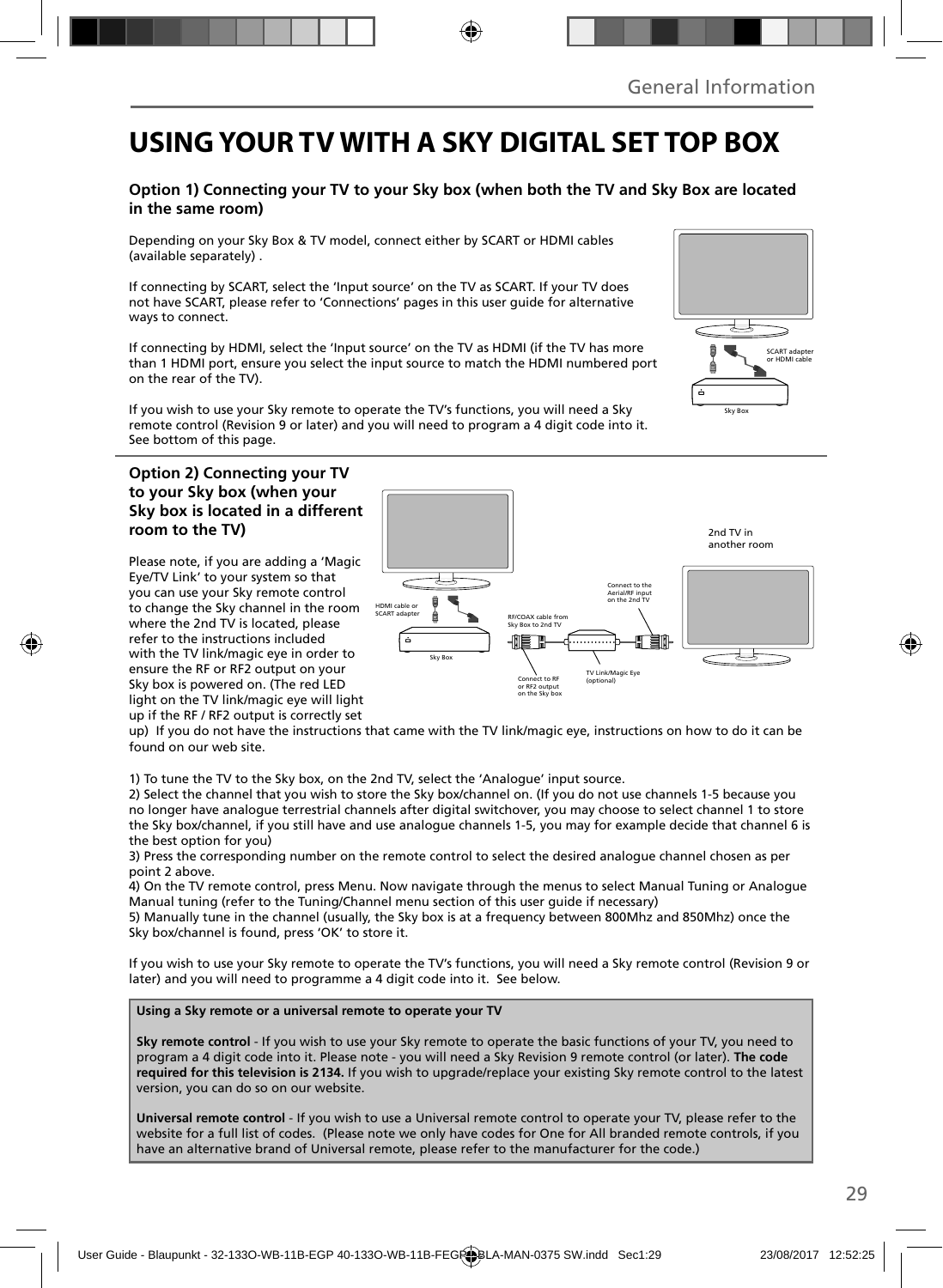# **FREQUENTLY ASKED QUESTIONS**

| General             | I would like to have louder<br>sound by connecting additional<br>speakers. For TV models with<br>digital optical audio output.        | Option 1) Use the 3.5mm headphone output and a 3.5mm to phono cable (available<br>separately) to connect to an amplifier/surround sound system. Please note this will<br>deactivate the TV's built in speakers.<br>Option 2) Connect a digital optical audio cable from the TV's digital optical audio output to<br>your amplifier/surround systems digital optical audio input.                                                                                                                                                                                                                                                    |
|---------------------|---------------------------------------------------------------------------------------------------------------------------------------|-------------------------------------------------------------------------------------------------------------------------------------------------------------------------------------------------------------------------------------------------------------------------------------------------------------------------------------------------------------------------------------------------------------------------------------------------------------------------------------------------------------------------------------------------------------------------------------------------------------------------------------|
| General             | Why are some options in the<br>menu unavailable and greyed<br>out.                                                                    | Some options are only available in certain sources, i.e. HDMI. They are unavailable in the<br>other sources where they have no effect.                                                                                                                                                                                                                                                                                                                                                                                                                                                                                              |
| General             | Can I stop my TV automatically<br>turning off after 4hrs?                                                                             | Yes, in the 'Time' menu settings, scroll down to Auto standby and select OFF.                                                                                                                                                                                                                                                                                                                                                                                                                                                                                                                                                       |
| TV                  | I have tuned in Digital TV but I<br>am not receiving any or all of the<br>channels and/or the channels I<br>receive are breaking up.  | 1) Check you are in an area that can receive Freeview/Saorview, visit www.freeview.co.uk or<br>www.saorview.ie<br>2) Check you are using an aerial that is able to receive a good digital signal. In most cases,<br>you will need an outdoor digital hi-gain/wideband aerial. In areas that have excellent<br>digital coverage, you may be able to use a loft type aerial but it is highly likely that you will<br>also need to connect a booster between the back of the TV and the TV aerial wall socket.<br>Unfortunately, to receive a good enough digital signal, it is not possible to use a portable/<br>indoor type aerial. |
| TV                  | I have re-tuned my television<br>but when I switch it off it is not<br>storing the channels.                                          | If the TV does not save the channels when you power it off, it's likely the channel database<br>has become corrupt.<br>1) Turn off the TV.<br>2) Remove the RF/Aerial cable from the rear of the TV and then turn the TV back on again.<br>3) Using the remote control, press Menu followed by 8-8-8-8 to enter the initial setup/first<br>time installation menu.<br>4) Press OK (let the TV run the full tuning process).<br>5) Once completed, turn off the TV, reconnect the RF/Aerial cable then turn the TV back<br>on again.<br>6) Repeat steps 3 & 4.                                                                       |
| VCR/DVD<br>Recorder | I have connected the TV to my<br>VCR or DVD Recorder via SCART<br>but it is not recording.                                            | In addition to connecting via SCART, you should connect the aerial cable from the wall<br>socket to your VCR/DVD Recorder and another aerial cable from the VCR/DVD Recorder to<br>the TV.                                                                                                                                                                                                                                                                                                                                                                                                                                          |
| Game Consoles       | I have connected my<br>Playstation/Xbox to the TV via<br>HDMI, but I am not receiving<br>any pictures or sound on my<br>Television.   | 1) Ensure the TV is set to on the correct HDMI source.<br>2) Check your settings on your Playstation/Xbox are as per the Playstation/Xbox<br>instruction manual.                                                                                                                                                                                                                                                                                                                                                                                                                                                                    |
| Game Consoles       | I have connected my<br>Playstation/Xbox to the TV via<br>Component cables (red, green<br>& blue) but I am not receiving<br>any sound. | Component cables only provide HD pictures. For the sound you will need to connect the red<br>& white audio cables on the Playstation/Xbox to the red & white phono inputs (or mini AV<br>input where fitted) on the rear of the TV. Please refer to the 'Connections' pages.                                                                                                                                                                                                                                                                                                                                                        |
| System Lock         | I have changed the password<br>on the television and now<br>forgotten it.                                                             | There is a master password of 4711, to gain access to the TV menu and reset the<br>normal password.                                                                                                                                                                                                                                                                                                                                                                                                                                                                                                                                 |
| USB Mode            | I have inserted a USB Memory<br>Key, but the TV does not<br>recognise it.                                                             | Ensure the USB Memory Key is formatted to type FAT32.                                                                                                                                                                                                                                                                                                                                                                                                                                                                                                                                                                               |
| USB Mode            | Using a USB portable hard drive<br>larger than 32GB.                                                                                  | If you wish to use a portable hard drive larger than 32GB, please note that it must be<br>formatted to the FAT32 file system in order to operate on this TV. Windows XP/Vista<br>computers are only capable of formatting up to 32GB, therefore, you will need a software<br>programme/utility to format larger hard drives.<br>Please refer to the website, www.umc-uk.co.uk, for more information.                                                                                                                                                                                                                                |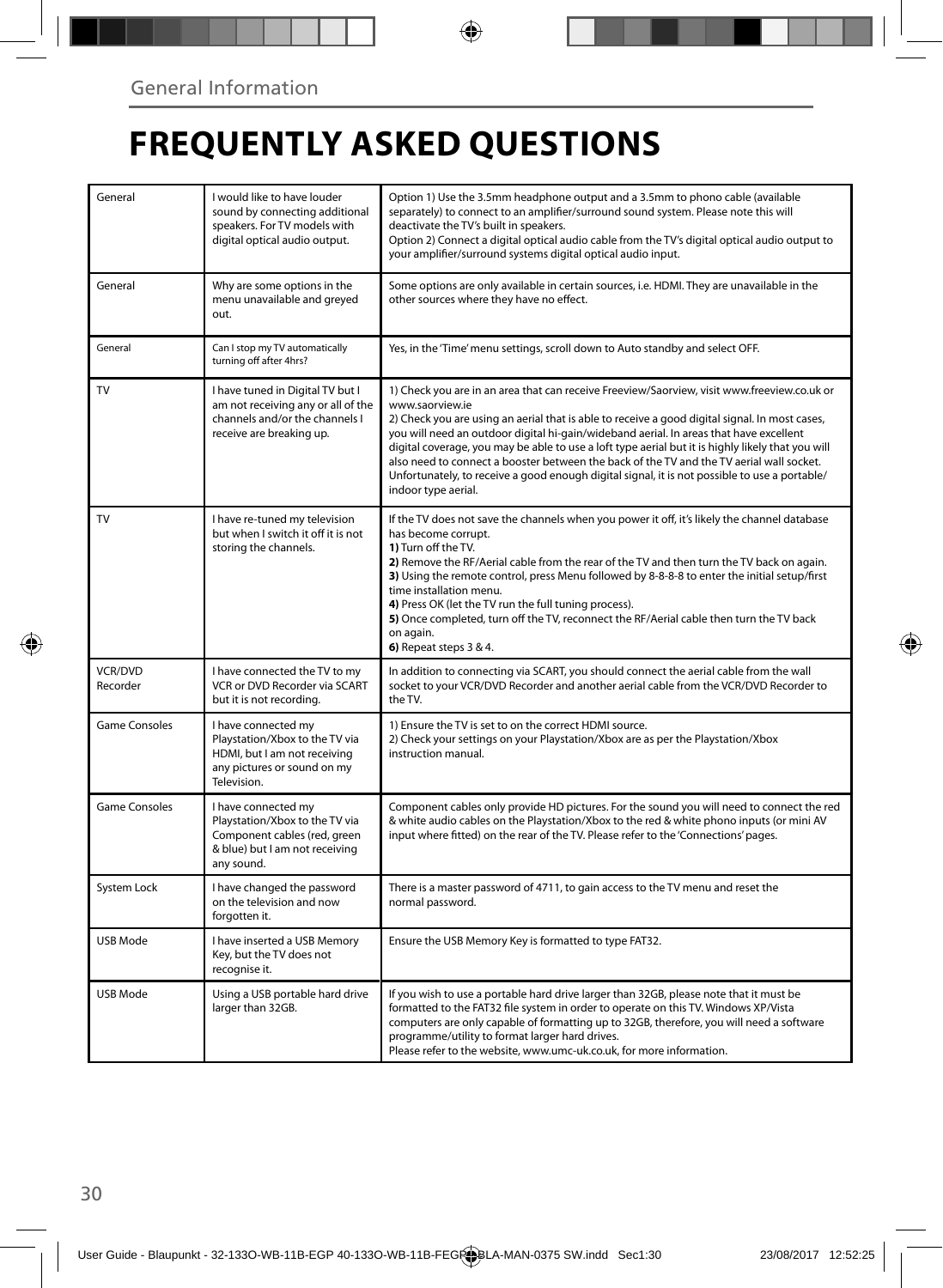# **FREQUENTLY ASKED QUESTIONS**

| <b>USB Record (For TV</b><br>models with PVR<br>function only) | I cannot change the channel,<br>access the menu or use the red<br>button.               | During time shift (pause live TV) you cannot change the channel, access the menu or use<br>the red button.                                                                                                                                                                                                                                                                                       |
|----------------------------------------------------------------|-----------------------------------------------------------------------------------------|--------------------------------------------------------------------------------------------------------------------------------------------------------------------------------------------------------------------------------------------------------------------------------------------------------------------------------------------------------------------------------------------------|
| <b>USB Record (For TV</b><br>models with PVR<br>function only) | When using the USB to record<br>the picture 'breaks up' or<br>experience loss of sound. | Check the USB memory stick meets the minimum read speed requirements. Standard<br>definition channels require a read speed of 20 MB/s (Mega Byte per second) and a<br>write Speed of 6 MB/s (Mega Byte per second) HD channels require the read speed of 80<br>MB/s (Mega Byte per second) and a write speed of 40 MB/s (Mega Byte per second). USB 3.0<br>sticks should be used where possible. |
| Freeview HD                                                    | I cannot access all Freeview<br>channels.                                               | Some data channels for Freeview can only be obtained when the TV's ethernet port is<br>connected to your router.                                                                                                                                                                                                                                                                                 |
| Freeview HD                                                    | I cannot find the Freeview HD<br>channels.                                              | Freeview HD channels found during tuning will be placed in channel positions above 100.<br>For example, 101 (BBC1 HD), 102 (BBC2 HD) etc.                                                                                                                                                                                                                                                        |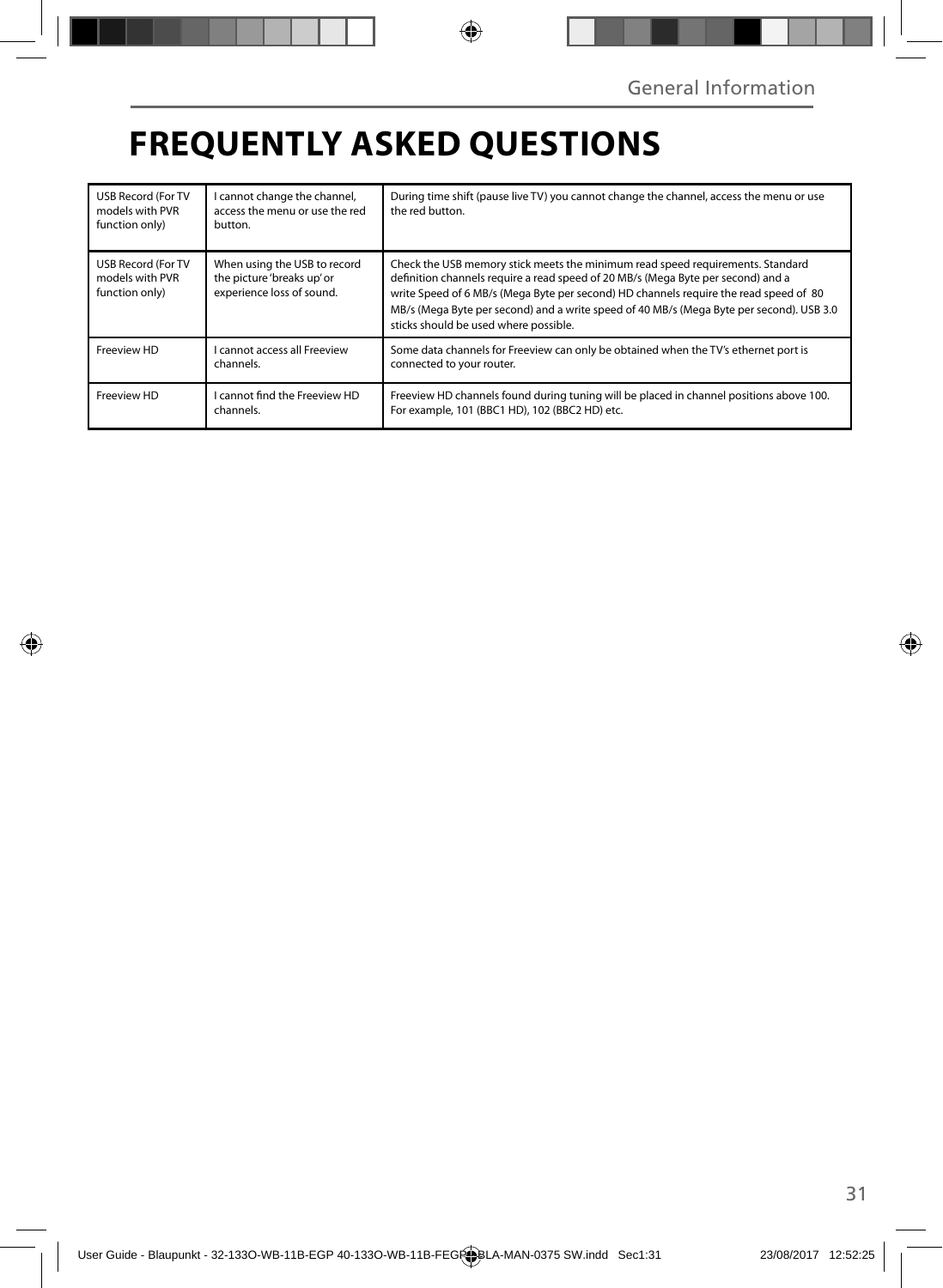# **TECHNICAL SPECIFICATION**

### **Product fiche**

| <b>Trademark</b>                                                                                                                                                                                                 | <b>Blaupunkt</b>   |  |  |  |  |
|------------------------------------------------------------------------------------------------------------------------------------------------------------------------------------------------------------------|--------------------|--|--|--|--|
| <b>Model ID</b>                                                                                                                                                                                                  | 32/1330-WB-11B-EGP |  |  |  |  |
| Energy effiency class                                                                                                                                                                                            | $A+$               |  |  |  |  |
| Visible screen size (diagonal)                                                                                                                                                                                   | 81 cm / 32 inches  |  |  |  |  |
| On mode power consumption                                                                                                                                                                                        | 31.0W              |  |  |  |  |
| Annual energy consumption *1                                                                                                                                                                                     | 45 kWh             |  |  |  |  |
| Standby power consumption *2                                                                                                                                                                                     | $<$ 0.50 W         |  |  |  |  |
| Off mode power consumption                                                                                                                                                                                       | 0 <sub>W</sub>     |  |  |  |  |
| Screen resolution                                                                                                                                                                                                | 1366 (H) x 768 (V) |  |  |  |  |
| *1: Energy consumption XYZ kWh per year, based on the power consumption of the television<br>operating 4 hours per day for 365 days. The actual energy consumption will depend on how the<br>television is used. |                    |  |  |  |  |

\*2: When the TV is turned off with the remote control/standby button and no function is active.

## **Additional Technical Information**

| <b>RF</b>                       | 75 ohm Antenna / Analog / DVB                                                                                                                                               |
|---------------------------------|-----------------------------------------------------------------------------------------------------------------------------------------------------------------------------|
| Inputs                          | 3 x HDMI, 2 x USB, 1 x SCART, 1 x RJ45 (Ethernet),<br>1 x Component/YPbPr, 1 x Composite Video/CVBS, 1x L/R<br>Audio<br>shared for Composite Video/CVBS and Component/YPbPr |
| Sound Outputs                   | 1 x Digital Optical Audio output, 1 x 3.5mm Headphone                                                                                                                       |
| Speaker / Amplifier Watts (RMS) | $2 \times 10 / 2 \times 8$                                                                                                                                                  |
| Voltage and power consumption   | 220-240V 50Hz<br>31/45/70W<br>(ecomode/standard/max)                                                                                                                        |
| Dimensions including stand (mm) | 739 W x 493 H x 180 D                                                                                                                                                       |
| Net weight (Kgs)                | 4.8                                                                                                                                                                         |
| <b>Wall Mounting</b>            | VESA 200 x 100 (mm)                                                                                                                                                         |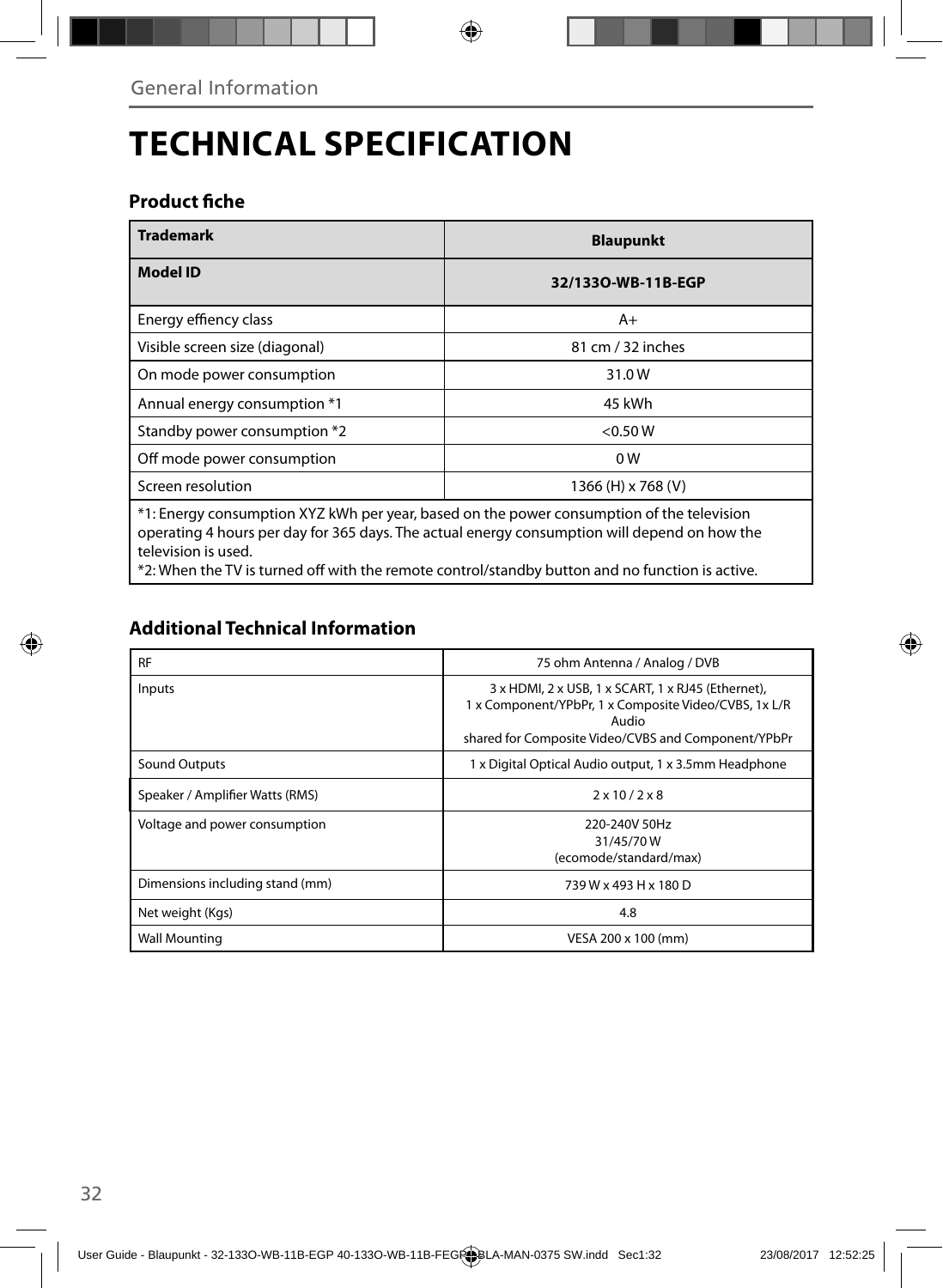# **TECHNICAL SPECIFICATION**

### **Product fiche**

| <b>Trademark</b>                                                                                                                                                                                                 | <b>Blaupunkt</b>       |  |  |  |  |
|------------------------------------------------------------------------------------------------------------------------------------------------------------------------------------------------------------------|------------------------|--|--|--|--|
| Model ID                                                                                                                                                                                                         | 40/1330-WB-11B-FEGP-UK |  |  |  |  |
| Energy effiency class                                                                                                                                                                                            | $A+$                   |  |  |  |  |
| Visible screen size (diagonal)                                                                                                                                                                                   | 102 cm / 40 inches     |  |  |  |  |
| On mode power consumption                                                                                                                                                                                        | 48.0 W                 |  |  |  |  |
| Annual energy consumption *1                                                                                                                                                                                     | 70 kWh                 |  |  |  |  |
| Standby power consumption *2                                                                                                                                                                                     | < 0.50 W               |  |  |  |  |
| Off mode power consumption                                                                                                                                                                                       | 0 <sub>W</sub>         |  |  |  |  |
| Screen resolution                                                                                                                                                                                                | 1920 (H) x 1080 (V)    |  |  |  |  |
| *1: Energy consumption XYZ kWh per year, based on the power consumption of the television<br>operating 4 hours per day for 365 days. The actual energy consumption will depend on how the<br>television is used. |                        |  |  |  |  |

\*2: When the TV is turned off with the remote control/standby button and no function is active.

## **Additional Technical Information**

| <b>RF</b>                       | 75 ohm Antenna / Analog / DVB                                                                                                                                               |
|---------------------------------|-----------------------------------------------------------------------------------------------------------------------------------------------------------------------------|
| Inputs                          | 3 x HDMI, 2 x USB, 1 x SCART, 1 x RJ45 (Ethernet),<br>1 x Component/YPbPr, 1 x Composite Video/CVBS, 1x L/R<br>Audio<br>shared for Composite Video/CVBS and Component/YPbPr |
| Sound Outputs                   | 1 x Digital Optical Audio output, 1 x 3.5mm Headphone                                                                                                                       |
| Speaker / Amplifier Watts (RMS) | $2 \times 10 / 2 \times 8$                                                                                                                                                  |
| Voltage and power consumption   | 220-240V 50Hz<br>48/75/90W<br>(ecomode/standard/max)                                                                                                                        |
| Dimensions including stand (mm) | 929 W x 609 H x 215 D                                                                                                                                                       |
| Net weight (Kgs)                | 8.1                                                                                                                                                                         |
| <b>Wall Mounting</b>            | VESA 200 x 200 (mm)                                                                                                                                                         |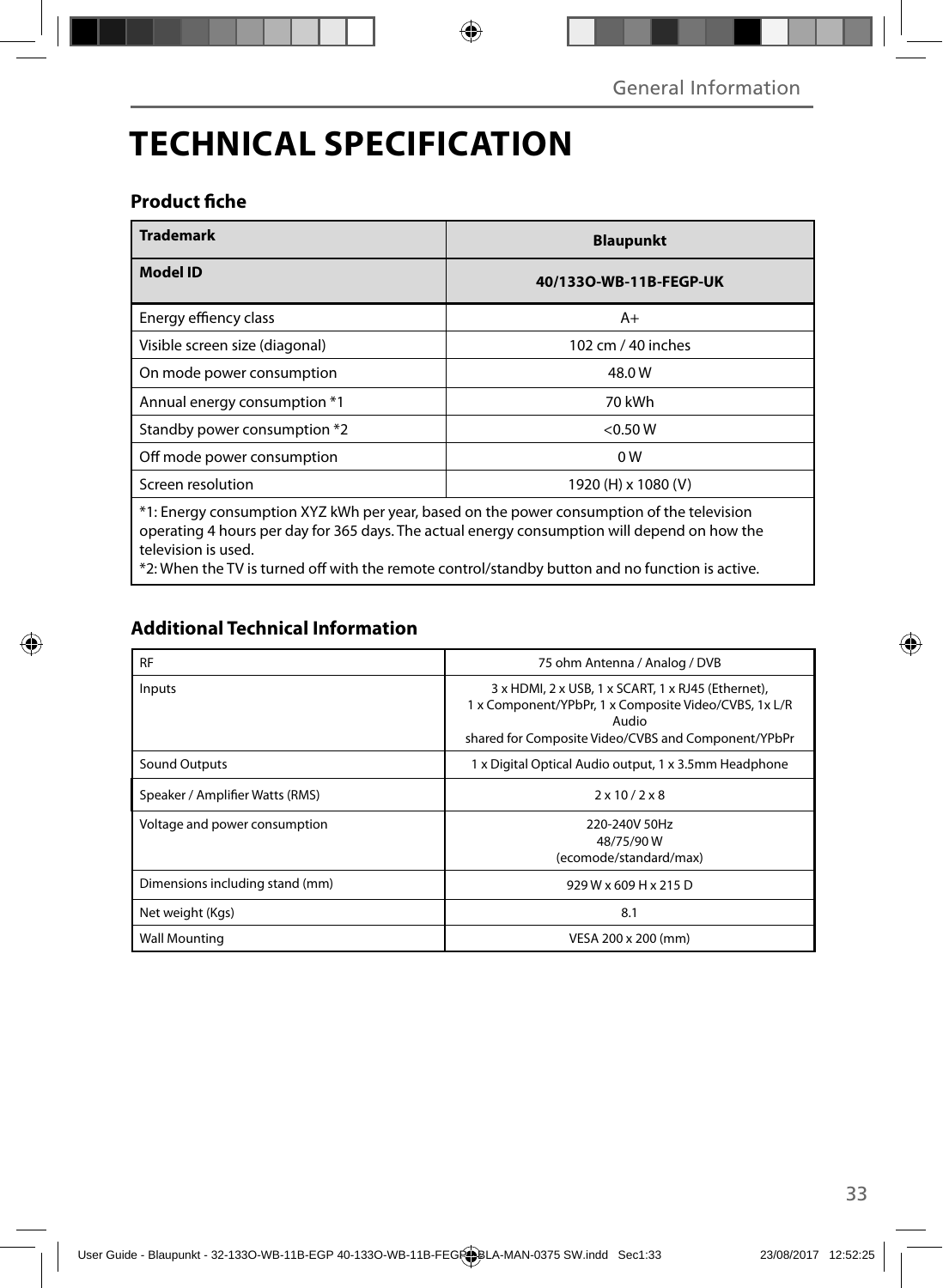# **TECHNICAL SPECIFICATION**

### **Compatible files in USB Mode**

|                 |              | Codec                                         |           | Remark                                                                  |  |  |  |
|-----------------|--------------|-----------------------------------------------|-----------|-------------------------------------------------------------------------|--|--|--|
| Media           | File Ext.    | Video                                         | Audio     |                                                                         |  |  |  |
|                 |              |                                               |           | Max Resolution: 1920x1080                                               |  |  |  |
|                 | .mpg         | MPEG-1, MPEG-2                                |           | Max Data Rate: 40 Mbps                                                  |  |  |  |
|                 |              | Xvid, MJPEG                                   |           |                                                                         |  |  |  |
|                 | .avi         | MPEG-4 SP/ASP,<br>H.263/H.264                 |           |                                                                         |  |  |  |
|                 | .ts          | MPEG-2,<br>H.264, HEVC                        | MP3, AAC, | Max Resolution: 1920×1080                                               |  |  |  |
| <b>MOVIE</b>    | .mov<br>.mkv | MPEG-4 SP/ASP,<br>H.263/H.264,<br><b>HEVC</b> | AC3, PCM, | Max Data Rate: 20 Mbps                                                  |  |  |  |
|                 | .dat         | MPEG-1                                        |           |                                                                         |  |  |  |
|                 | . $mp4$      | MPEG-4 SP/ASP,<br>H.263/H.264,<br><b>HEVC</b> |           |                                                                         |  |  |  |
|                 |              | MPEG-1, MPEG-2                                |           | Max Resolution: 720×576                                                 |  |  |  |
|                 | .vob         | MPEG-2                                        |           | Max Data Rate: 40 Mbps                                                  |  |  |  |
|                 | .mp3         | $\overline{a}$                                | MP3       | Sample Rate: 8K~48KHz<br>Bit Rate: 32K~320Kbps                          |  |  |  |
| <b>MUSIC</b>    | .m4a/.aac    | Ξ.                                            | AAC       | Sample Rate: 16K~48KHz<br>Bit Rate: 32K~442Kbps<br>Channel: Mono/Stereo |  |  |  |
|                 | .jpg/        | Progressive JPEG                              |           | Max Resolution: 1024×768                                                |  |  |  |
|                 | .jpeg        | <b>Baseline JPEG</b>                          |           | Max Resolution: 15360×8640                                              |  |  |  |
| PHOTO           | .bmp         | <b>BMP</b>                                    |           | Max Resolution: 9600×6400                                               |  |  |  |
|                 |              |                                               |           | Pixel Depth: 1/4/8/16/24/32 bpp                                         |  |  |  |
|                 | .png         | Non-Interlaced                                |           | Max Resolution: 9600×6400                                               |  |  |  |
|                 |              | Interlaced                                    |           | Max Resolution: 1280×800                                                |  |  |  |
|                 | .srt         | SubRip                                        |           |                                                                         |  |  |  |
|                 | .ssa/.ass    | SubStation Alpha                              |           |                                                                         |  |  |  |
|                 | .smi         | SAMI                                          |           |                                                                         |  |  |  |
| <b>SUBTITLE</b> |              | SubViewer                                     |           |                                                                         |  |  |  |
|                 | .sub         | MicroDVD                                      |           | SubViewer 1.0 & 2.0 Only                                                |  |  |  |
|                 |              | DVDSubtitleSystem                             |           |                                                                         |  |  |  |
|                 |              | SubIdx (VobSub)                               |           |                                                                         |  |  |  |
|                 | .txt         | TMPlayer                                      |           |                                                                         |  |  |  |